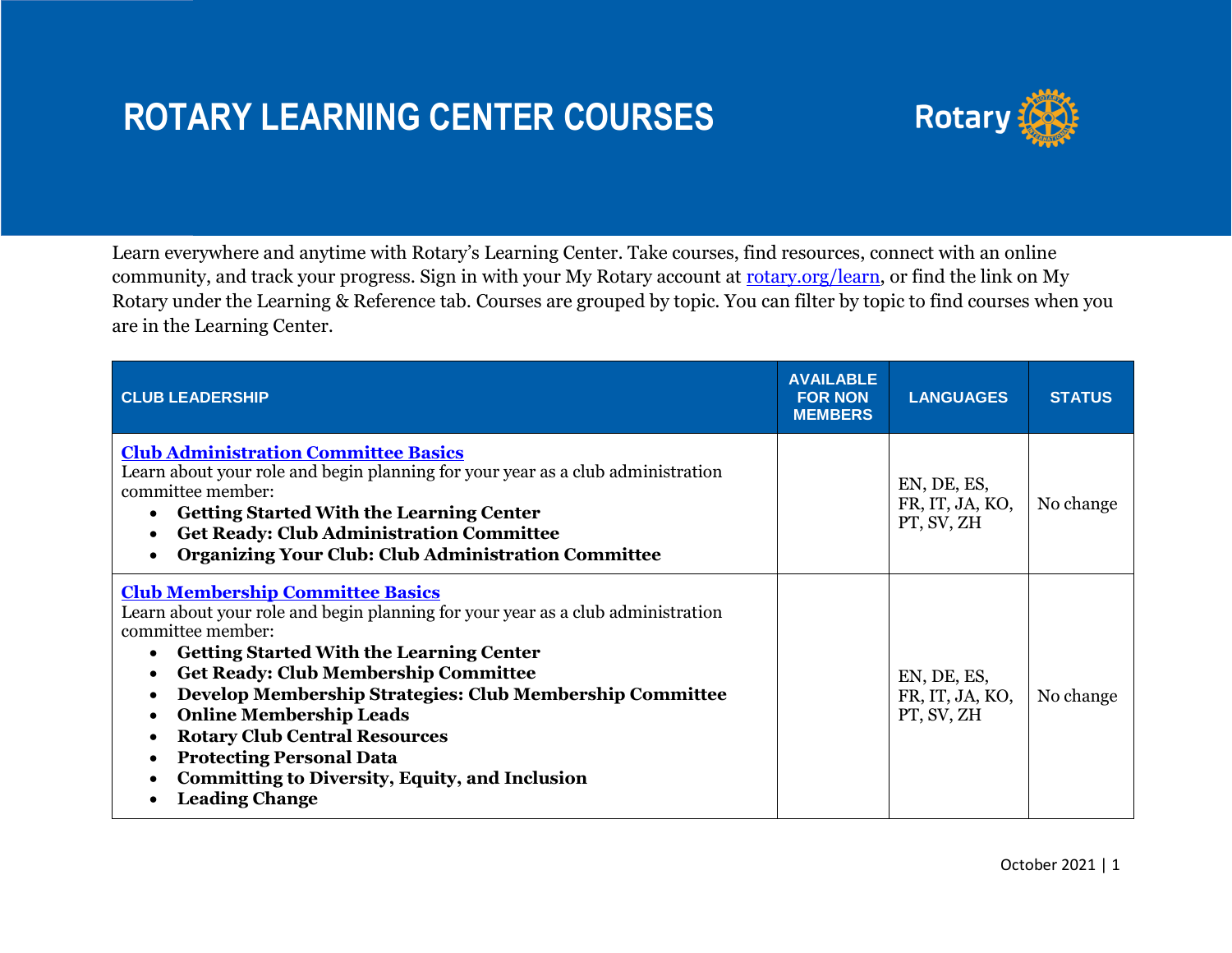| <b>Club President Basics</b><br>Learn about your role and begin planning for your year as president:<br><b>Getting Started With the Learning Center</b><br>$\bullet$<br><b>Get Ready: Club President</b><br>$\bullet$<br><b>My Rotary: Club Administration</b><br>$\bullet$<br><b>Using a Club Management System</b><br>$\bullet$<br><b>Rotary Club Central Resources</b><br>$\bullet$<br><b>Online Membership Leads</b><br>$\bullet$<br><b>Leading Change</b><br>٠<br><b>Essentials of Understanding Conflict</b><br>$\bullet$<br><b>Protecting Personal Data</b><br>$\bullet$<br><b>Committing to Diversity, Equity, and Inclusion</b><br>$\bullet$<br><b>Preventing and Addressing Harassment</b><br>$\bullet$ | EN, DE, ES,<br>FR, IT, JA, KO,<br>PT, SV, ZH | No change |
|-------------------------------------------------------------------------------------------------------------------------------------------------------------------------------------------------------------------------------------------------------------------------------------------------------------------------------------------------------------------------------------------------------------------------------------------------------------------------------------------------------------------------------------------------------------------------------------------------------------------------------------------------------------------------------------------------------------------|----------------------------------------------|-----------|
| <b>Club Public Image Committee Basics</b><br>Learn about your role and begin planning for your year as a club public image<br>committee member:<br><b>Getting Started With the Learning Center</b><br>$\bullet$<br><b>Get Ready: Club Public Image Committee</b><br>$\bullet$<br><b>Public Image Committee: Promoting Rotary</b><br>$\bullet$<br><b>The Rotary Brand</b><br>$\bullet$<br><b>Building Rotary's Public Image</b><br>$\bullet$<br><b>Our Logo: Representing Rotary</b><br>$\bullet$<br><b>Promoting Your Club as People of Action</b><br>$\bullet$<br><b>Public Relations and Your Club</b><br>$\bullet$                                                                                             | EN, DE, ES,<br>FR, IT, JA, KO,<br>PT, SV, ZH | No change |
| <b>Club Rotary Foundation Committee Basics</b><br>Learn about your role and begin planning for your year as a club Foundation<br>committee member:<br><b>Getting Started With the Learning Center</b><br>$\bullet$<br><b>Get Ready: Club Rotary Foundation Committee</b><br>$\bullet$<br><b>Managing Your Foundation Activities: Club Rotary Foundation</b><br>$\bullet$<br><b>Committee</b><br><b>Rotary Foundation Basics</b><br>$\bullet$<br><b>Fundraising Basics</b><br>$\bullet$<br><b>Rotary Club Central Resources</b><br>$\bullet$<br><b>Protecting Personal Data</b><br>$\bullet$                                                                                                                       | EN, DE, ES,<br>FR, IT, JA, KO,<br>PT, SV, ZH | No change |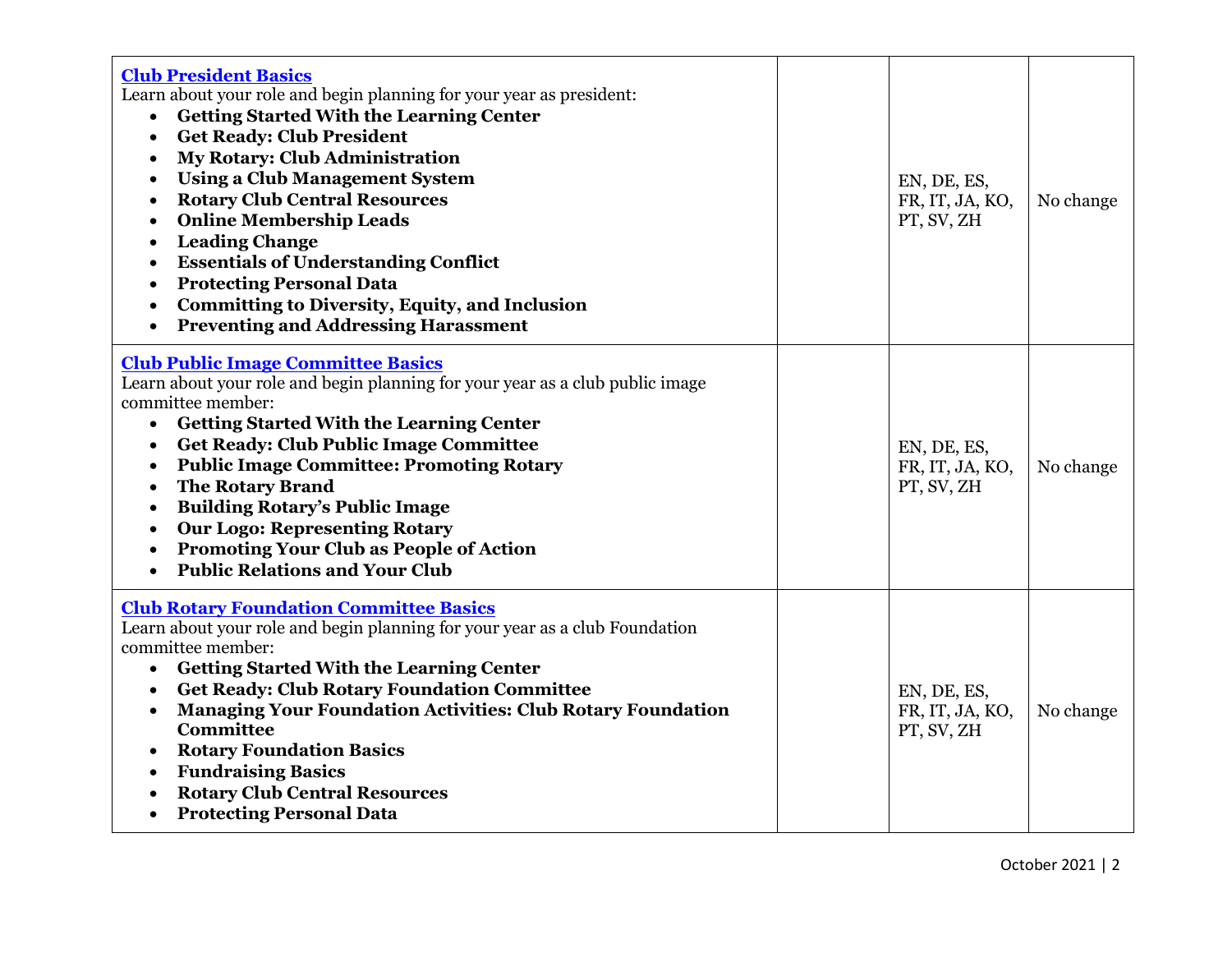| <b>Club Secretary Basics</b><br>Learn about your role and begin planning for your year as secretary:<br><b>Getting Started With the Learning Center</b><br>$\bullet$<br><b>Get Ready: Club Secretary</b><br>$\bullet$<br><b>Club Administration: Club Secretary</b><br>$\bullet$<br><b>My Rotary: Club Administration</b><br>$\bullet$<br><b>Working with Your Club Leaders</b><br><b>Using a Club Management System</b><br>$\bullet$<br><b>Managing Club Finances: Club Secretary</b><br>$\bullet$<br><b>Online Membership Leads</b><br>$\bullet$<br><b>Rotary Club Central Resources</b><br>$\bullet$<br><b>Protecting Personal Data</b><br><b>Preventing and Addressing Harassment</b> | EN, DE, ES,<br>FR, IT, JA, KO,<br>PT, SV, ZH | No change |
|-------------------------------------------------------------------------------------------------------------------------------------------------------------------------------------------------------------------------------------------------------------------------------------------------------------------------------------------------------------------------------------------------------------------------------------------------------------------------------------------------------------------------------------------------------------------------------------------------------------------------------------------------------------------------------------------|----------------------------------------------|-----------|
| <b>Club Service Projects Committee Basics</b><br>Learn about your role and begin planning for your year as a club service projects<br>committee member:<br><b>Getting Started With the Learning Center</b><br>$\bullet$<br><b>Get Ready: Service Projects Committee</b><br><b>Planning Your Projects: Service Projects Committee</b><br>$\bullet$<br><b>Risk Management: Service Projects Committee</b><br><b>Rotary Foundation Basics</b><br>$\bullet$                                                                                                                                                                                                                                   | EN, DE, ES,<br>FR, IT, JA, KO,<br>PT, SV, ZH | No change |
| <b>Club Treasurer Basics</b><br>Learn about your role and begin planning for your year as treasurer:<br><b>Getting Started With the Learning Center</b><br>$\bullet$<br><b>Get Ready: Club Treasurer</b><br>$\bullet$<br><b>Managing Club Finances: Club Treasurer</b><br><b>Protecting Personal Data</b><br>$\bullet$                                                                                                                                                                                                                                                                                                                                                                    | EN, DE, ES,<br>FR, IT, JA, KO,<br>PT, SV, ZH | No change |
| <b>Leading Effective Committees</b><br>Manage your committee effectively by learning how to set goals, motivate other<br>members, plan productive meetings, delegate tasks, and cultivate leaders.                                                                                                                                                                                                                                                                                                                                                                                                                                                                                        | EN, DE, ES,<br>FR, IT, JA, KO,<br>PT, ZH     | New!      |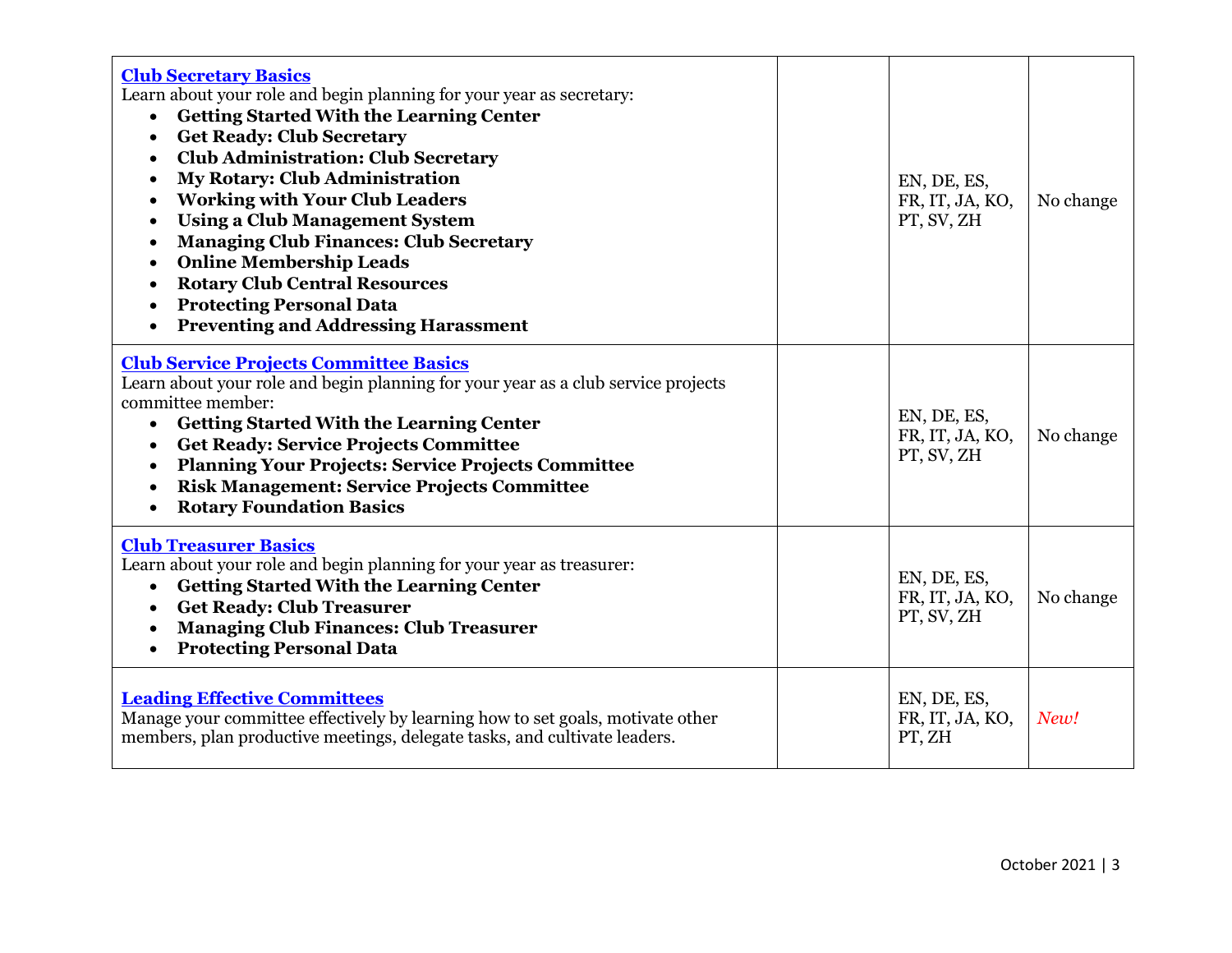| <b>Rotary Club Central Resources</b><br>Ready to set some goals? Check out the resources we have to help you manage your<br>goals and service activities. |  | EN, DE, ES,<br>FR, IT, JA, KO,<br>$PT (+ 12 other)$<br>languages) | No change |
|-----------------------------------------------------------------------------------------------------------------------------------------------------------|--|-------------------------------------------------------------------|-----------|
|-----------------------------------------------------------------------------------------------------------------------------------------------------------|--|-------------------------------------------------------------------|-----------|

| <b>DISTRICT LEADERSHIP</b>                                                                                                                                                                                                                                                                                                                                                                                                                                                                                                                                                                                                                                                                                                                                             | <b>AVAILABLE</b><br><b>FOR NON</b><br><b>MEMBERS</b> | <b>LANGUAGES</b>                            | <b>STATUS</b> |
|------------------------------------------------------------------------------------------------------------------------------------------------------------------------------------------------------------------------------------------------------------------------------------------------------------------------------------------------------------------------------------------------------------------------------------------------------------------------------------------------------------------------------------------------------------------------------------------------------------------------------------------------------------------------------------------------------------------------------------------------------------------------|------------------------------------------------------|---------------------------------------------|---------------|
| <b>Assistant Governor Basics</b><br>Learn about your responsibilities, how to prepare for your role, and working with<br>your team to meet clubs' needs.<br><b>Getting Started With the Learning Center</b><br><b>Get Ready: Assistant Governor</b><br>$\bullet$<br><b>Working With Your District Team</b><br><b>Supporting Your Clubs</b><br><b>Maximizing Governor Visits</b><br>$\bullet$<br><b>Rotary Club Central Resources</b><br>٠<br><b>Online Membership Leads</b><br>$\bullet$<br><b>Using a Club Management System</b><br><b>Protecting Personal Data</b><br>$\bullet$<br><b>Committing to Diversity, Equity, and Inclusion</b><br>٠<br><b>Preventing and Addressing Harassment</b><br><b>Leading Change</b><br><b>Essentials of Understanding Conflict</b> |                                                      | EN, DE, ES,<br>FR, IT, JA, KO,<br><b>PT</b> | No change     |
| District Alumni Committee Intermediate<br>Rotary alumni bring greater possibilities to our global network, to our clubs, and to<br>your district. They can be invaluable partners in service as well as strong candidates<br>for Rotaract and Rotary club membership. As part of the alumni committee, you'll<br>develop relationships with alumni and strategies for engaging them in Rotary. This<br>learning plan will assist you in your role.<br><b>Get Ready: District Alumni Committee</b><br><b>Protecting Youth Program Participants</b><br>$\bullet$                                                                                                                                                                                                         |                                                      | EN                                          | New!          |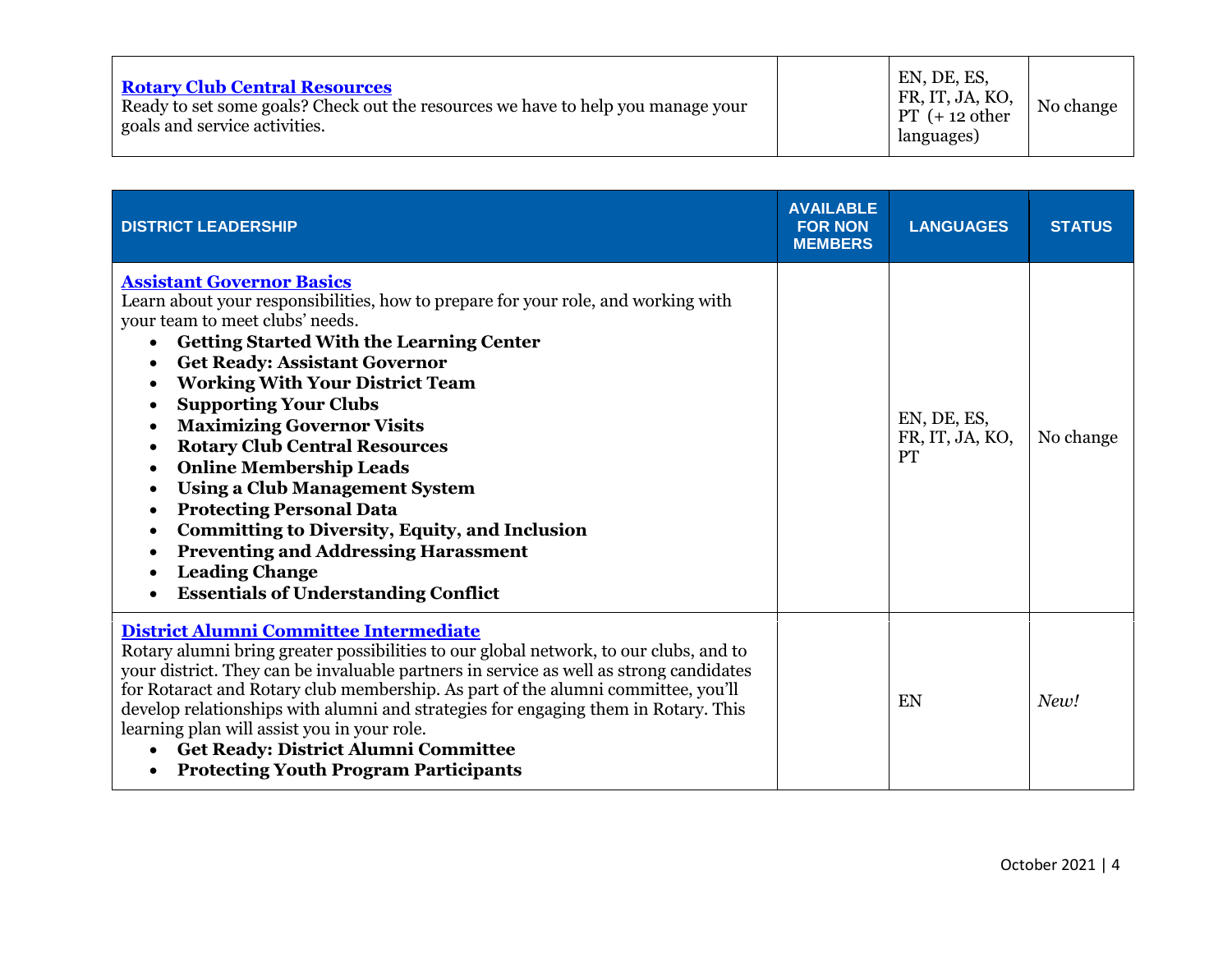| <b>District Committee Basics</b><br>Get training for your role as a district committee chair. These courses are relevant to<br>any district committee. For information on a specific committee, search courses for<br>"Get Ready District."<br><b>Getting Started With the Learning Center</b><br>$\bullet$<br><b>Working With Your District Team</b><br><b>Leading Effective Committees</b><br>$\bullet$<br><b>Protecting Personal Data</b><br>$\bullet$<br><b>Committing to Diversity, Equity and Inclusion</b><br>$\bullet$<br><b>Preventing and Addressing Harassment</b><br><b>Leading Change</b><br><b>Essentials of Understanding Conflict</b> | EN, DE, ES,<br>FR, IT, JA, KO,<br>PT         | No change |
|-------------------------------------------------------------------------------------------------------------------------------------------------------------------------------------------------------------------------------------------------------------------------------------------------------------------------------------------------------------------------------------------------------------------------------------------------------------------------------------------------------------------------------------------------------------------------------------------------------------------------------------------------------|----------------------------------------------|-----------|
| <b>District Finance Committee Intermediate</b><br>The district finance committee and the governor have an important role in helping<br>the district run smoothly and staying financially strong. Learn best practices for<br>managing district funds, governor expenses, and protecting the district against risk.<br><b>Managing District Finances</b><br>$\bullet$<br><b>Minimizing Risk</b>                                                                                                                                                                                                                                                        | EN, DE, ES,<br>FR, IT, JA, KO,<br>PT, SV, ZH | New!      |
| <b>District Governor Advanced</b><br>As the governor, you set the direction for your district and its officers to follow to help<br>clubs succeed. As you prepare to start your term, these courses will help you manage<br>the challenges you may face.<br><b>Managing Grants and Foundation Funding</b><br>$\bullet$<br><b>Essentials of Understanding Conflict</b><br>$\bullet$<br><b>Leading Change</b><br><b>Fundraising Basics</b><br>$\bullet$<br><b>Conducting Training Online</b><br>$\bullet$<br><b>Building Rotary's Public Image</b><br>$\bullet$                                                                                         | EN, DE, ES,<br>FR, IT, JA, KO,<br>PT, SV, ZH | No change |
| <b>District Governor Basics</b><br>Ready to get started on your path to becoming a governor? These courses - designed<br>to supplement your governor-nominee training – will help you prepare. Learn about<br>your role and responsibilities, how your district team can be successful, how to run<br>your district events, and more. These courses are best completed before your<br>governor-nominee training.                                                                                                                                                                                                                                      | EN, DE, ES,<br>FR, IT, JA, KO,<br>PT, SV, ZH | No change |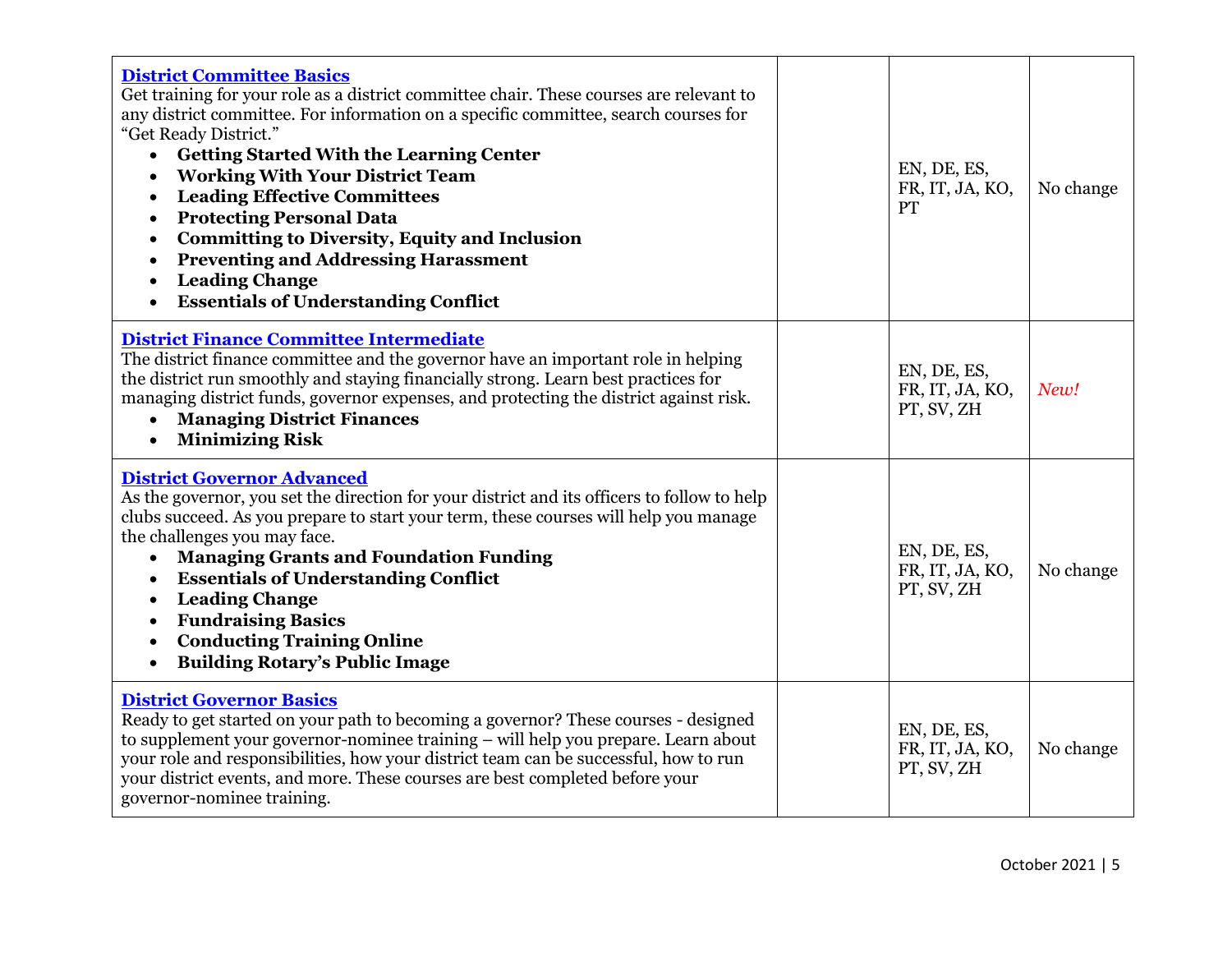| <b>Getting Started With the Learning Center</b><br>$\bullet$<br><b>Get Ready: District Governor-nominee</b><br>$\bullet$<br><b>Working With Your District Team</b><br>$\bullet$<br>Rotary's Action Plan and You<br><b>Your District Events</b><br><b>Rotary Foundation Basics</b><br><b>The Rotary Brand</b><br><b>Committing to Diversity, Equity, and Inclusion</b>                                                                                                                                                                                                                                                                                                                                                                                                                                                                                                                                                                                                             |                                              |           |
|-----------------------------------------------------------------------------------------------------------------------------------------------------------------------------------------------------------------------------------------------------------------------------------------------------------------------------------------------------------------------------------------------------------------------------------------------------------------------------------------------------------------------------------------------------------------------------------------------------------------------------------------------------------------------------------------------------------------------------------------------------------------------------------------------------------------------------------------------------------------------------------------------------------------------------------------------------------------------------------|----------------------------------------------|-----------|
| <b>District Governor Intermediate</b><br>Your governor-elect year is all about planning and training. These courses, along with<br>your in-person governor-elect training, will help you prepare for a successful term.<br>Learn best practices for working with your team, effective club visits, managing your<br>district, and more. These courses are best completed before your governors-elect<br>training seminar.<br><b>Get Ready: District Governor-elect</b><br>$\bullet$<br><b>Maximizing Governor Visits</b><br><b>Managing District Finances</b><br>$\bullet$<br><b>Minimizing Risk</b><br>$\bullet$<br><b>District Elections and Council Representatives</b><br>$\bullet$<br><b>Our Logo: Representing Rotary</b><br>$\bullet$<br><b>Online Membership Leads</b><br>$\bullet$<br><b>Starting a Club</b><br>$\bullet$<br><b>Protecting Personal Data</b><br><b>Preventing and Addressing Harassment</b><br><b>Protecting Youth Program Participants</b><br>$\bullet$ | EN, DE, ES,<br>FR, IT, JA, KO,<br>PT, SV, ZH | No change |
| <b>District International Service Committee Intermediate</b><br>The district international service committee increases the quality, impact, and<br>sustainability of global grant projects. Learn how to connect Rotary and Rotaract<br>clubs to mentors in the areas of focus, increase your understanding of grant<br>management, and promote your role to clubs.<br><b>Get Ready: District International Service Committee</b><br><b>Rotary's Areas of Focus</b><br>$\bullet$<br><b>Rotary Foundation Basics</b><br><b>Advising Planners of Rotary Grant</b><br><b>Grant Management Overview</b>                                                                                                                                                                                                                                                                                                                                                                               | EN, ES, FR, IT,<br>JA, KO, PT                | No change |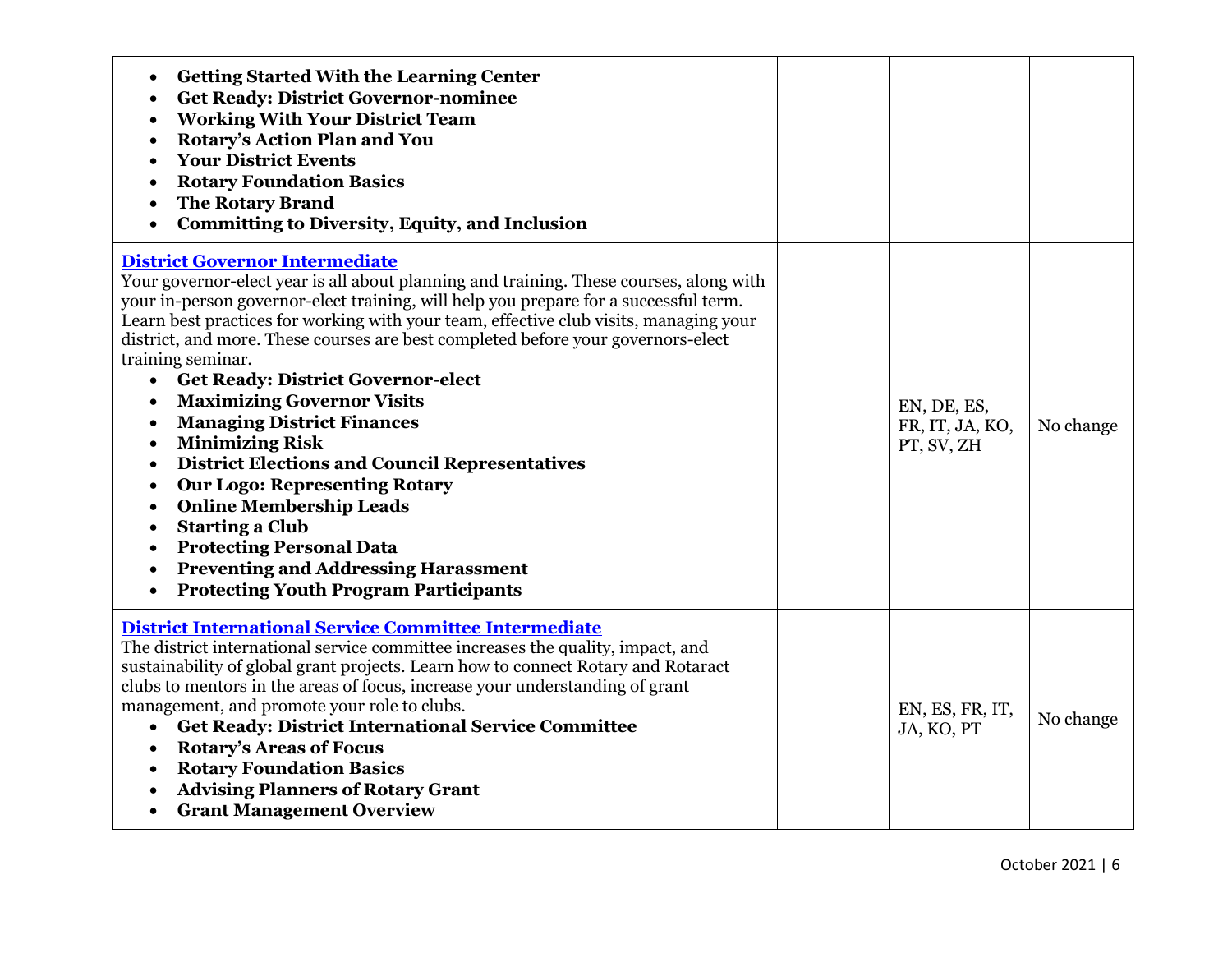| <b>Becoming an Effective Facilitator</b>                                                                                                                                                                                                                                                                                                                                                                                                                                                  |                                             |           |
|-------------------------------------------------------------------------------------------------------------------------------------------------------------------------------------------------------------------------------------------------------------------------------------------------------------------------------------------------------------------------------------------------------------------------------------------------------------------------------------------|---------------------------------------------|-----------|
| District Membership Committee Intermediate<br>Learn about your role on the district membership committee and explore your key<br>responsibilities around developing new clubs, managing online member leads, and<br>more.<br><b>Get Ready: District Membership Committee</b><br>$\bullet$<br>Starting a club<br><b>Nurturing new clubs</b><br>$\bullet$<br><b>Online Membership Leads</b><br>Is Your Club Healthy?<br>$\bullet$                                                           | EN, DE, ES,<br>FR, IT, JA, KO,<br><b>PT</b> | No change |
| District Public Image Committee Intermediate<br>Learn more about the concepts behind Rotary's brand identity and the importance of<br>promoting and communicating our brand and core messages in a consistent way.<br><b>Getting Started With the Learning Center</b><br><b>The Rotary Brand</b><br><b>Building Rotary's Public Image</b><br><b>Our Logo: Representing Rotary</b><br><b>Promoting Your Club as People of Action</b><br><b>Public Relations and Your Club</b><br>$\bullet$ | EN, DE, ES,<br>FR, IT, JA, KO,<br>PT, ZH    | No change |
| <b>District Rotaract Committee Intermediate</b><br>Learn more about your role working with Rotaract clubs, how to best support them,<br>and train them.<br><b>Get Ready: District Rotaract Committee</b><br><b>Managing a Training Session</b><br><b>Conducting Online Training</b><br><b>Our Logo: Representing Rotary</b><br><b>Rotary Foundation Basics</b>                                                                                                                            | EN, DE, ES,<br>FR, IT, JA, KO,<br>PT        | No change |
| <b>District Rotary Foundation Committee Intermediate</b><br>As a member of the district Rotary Foundation committee, you help plan, coordinate,<br>and evaluate Foundation activities. Learn about your role and how to raise funds for<br>the Foundation, manage grant activities, recruit and recognize donors, and steward<br>district funds properly.<br>• Get Ready: District Rotary Foundation Committee*                                                                           | EN, DE, ES,<br>FR, IT, JA, KO,<br>PT, ZH    | *Updated  |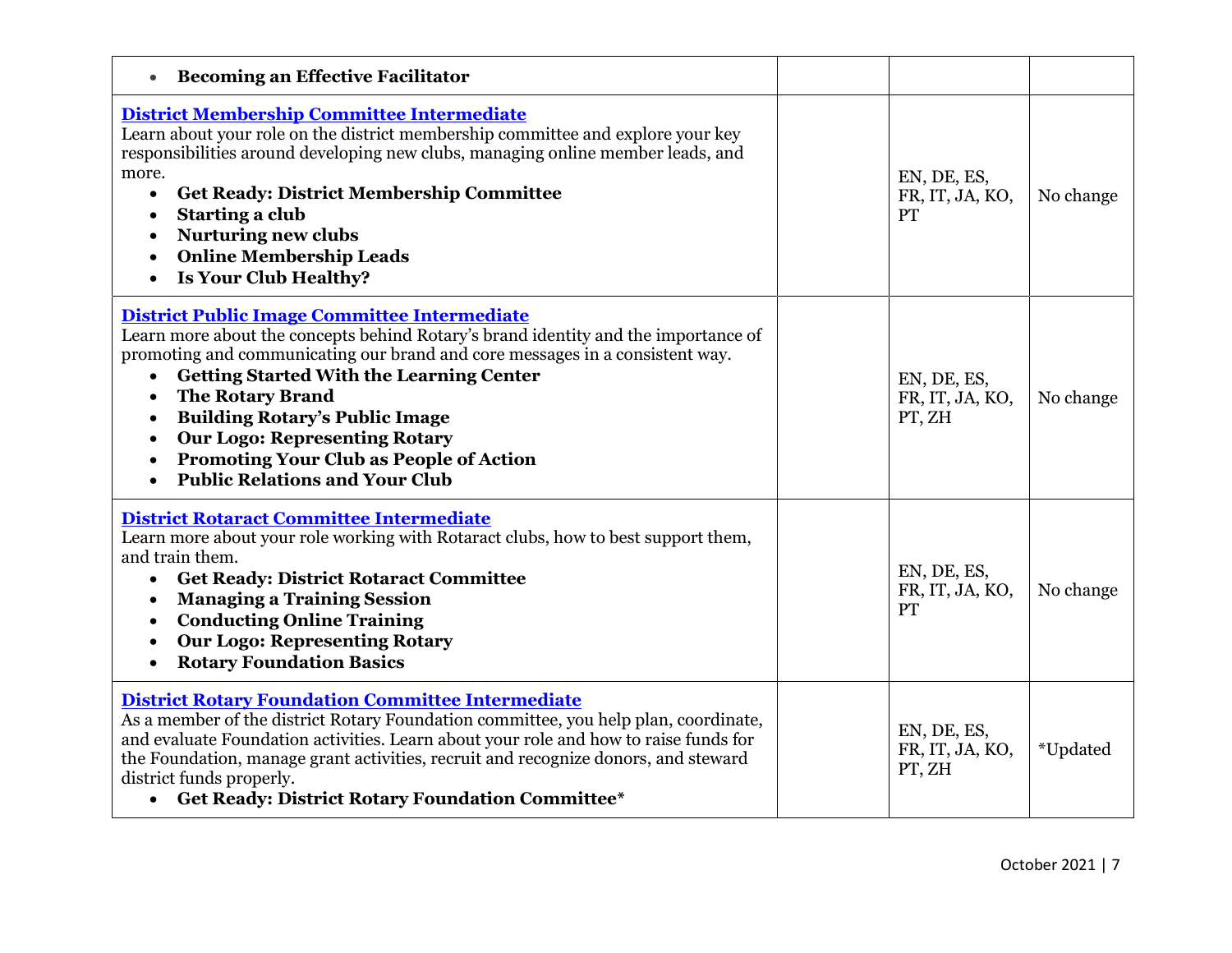| <b>Rotary Foundation Basics</b><br>$\bullet$<br><b>Managing Grants and Foundation Funding</b><br><b>Grant Management Overview</b><br><b>Fundraising Basics</b><br><b>Rotary's Areas of Focus</b><br><b>All About Rotary Peace Fellowships</b><br><b>Our Logo: Representing Rotary</b><br>$\bullet$                                                                                                                                                                                                                                                            |                                              |           |
|---------------------------------------------------------------------------------------------------------------------------------------------------------------------------------------------------------------------------------------------------------------------------------------------------------------------------------------------------------------------------------------------------------------------------------------------------------------------------------------------------------------------------------------------------------------|----------------------------------------------|-----------|
| <b>District Training Committee Intermediate</b><br>As a district trainer, you help leaders grow and give members the skills to excel in<br>Rotary and beyond. Learn more about your role and responsibilities and gain the<br>knowledge you need to manage training events effectively.<br><b>Get Ready: District Training Committee</b><br>$\bullet$<br><b>Your District Events</b><br>An Introduction to Adult Learning<br><b>Managing a Training Session</b><br><b>Becoming an Effective Facilitator</b><br><b>Conducting Training Online</b><br>$\bullet$ | EN, DE, ES,<br>FR, IT, JA, KO,<br>PT, ZH     | No change |
| <b>Get Ready: District Interact Committee</b><br>Learn more about your role in the district Interact committee and how the committee<br>can develop Interact across the district. Find out how to structure your committee,<br>lead district Interact events, and grow and promote Interact.                                                                                                                                                                                                                                                                  | EN                                           | No change |
| <b>How to Start a Community-Based Rotaract Club</b><br>This course is for Rotarians who want to start a Rotaract club for the first time. Use<br>the additional resources to learn more or to share with your clubs.                                                                                                                                                                                                                                                                                                                                          | EN, PT                                       | No change |
| <b>Minimizing Risk</b><br>As a club or district leader, learn what you need to know to reduce risk and use<br>insurance to protect yourself, others, and the club or district.                                                                                                                                                                                                                                                                                                                                                                                | EN, DE, ES,<br>FR, IT, JA, KO,<br>PT, SV, ZH | New!      |
| <b>President's Representative Basics</b><br>These courses will help you prepare for your role as a president's representative to a<br>district conference.<br><b>Getting Started With the Learning Center</b><br>• Develop a Speech                                                                                                                                                                                                                                                                                                                           | EN, ES, FR, IT,<br>JA, KO, PT                | New!      |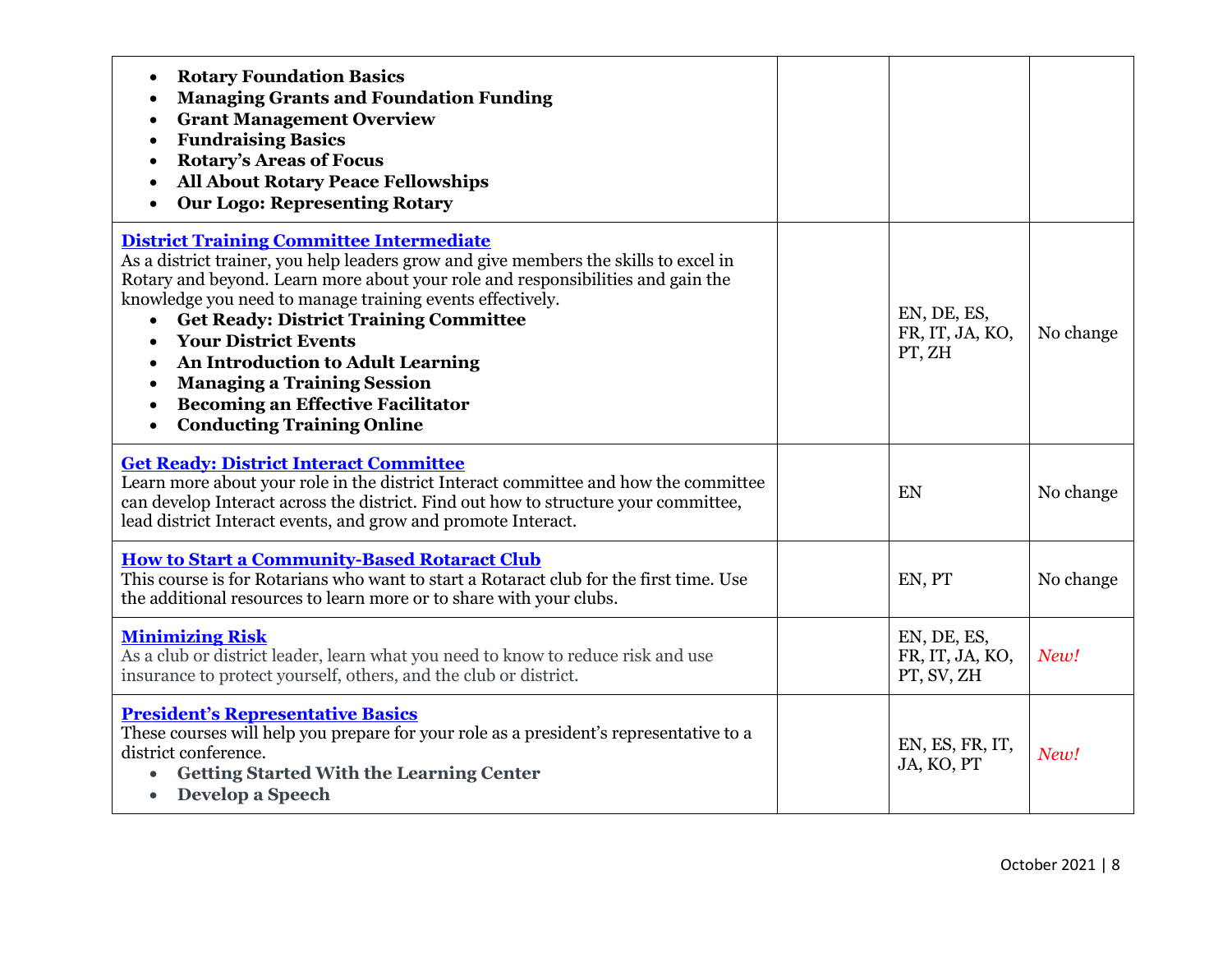| <b>Deliver a Speech</b><br>$\bullet$<br><b>Committing to Diversity, Equity and Inclusion</b><br>$\bullet$<br><b>Uncovering Unconscious Bias</b><br><b>The Rotary Brand</b><br>$\bullet$<br><b>Our Logo: Representing Rotary</b><br>$\bullet$<br><b>Rotary Foundation Basics</b><br><b>Rotary's Action Plan and You</b><br><b>Strategies for Attracting New Members</b><br><b>Best Practices for Engaging Members</b><br><b>Promoting Your Club as People of Action</b>                                                                                                                                                                                       |                               |           |
|--------------------------------------------------------------------------------------------------------------------------------------------------------------------------------------------------------------------------------------------------------------------------------------------------------------------------------------------------------------------------------------------------------------------------------------------------------------------------------------------------------------------------------------------------------------------------------------------------------------------------------------------------------------|-------------------------------|-----------|
| <b>Representative Training for Council</b><br>Get ready for the Council by taking this course, which covers legislation, procedures,<br>and more. Representatives are required to take the course to receive funding to<br>attend the meeting.                                                                                                                                                                                                                                                                                                                                                                                                               | EN, ES, FR, IT,<br>JA, KO, PT | Updated   |
| <b>Rotary Action Group Basics</b><br>Rotary Action Groups connect Rotary members and friends around a shared area of<br>expertise and allow them to use their skills to support clubs and districts with<br>international service projects. These courses help Rotary Action Group officers and<br>board members succeed as leaders of a global Rotary Action Group.<br><b>Getting Started with the Learning Center</b><br>$\bullet$<br><b>Protecting Personal Data</b><br><b>Leading Change</b><br><b>Essentials of Understanding Conflict</b><br><b>Preventing and Addressing Harassment</b><br><b>Protecting Youth Program Participants*</b><br>$\bullet$ | EN                            | *Updated  |
| <b>Rotary Fellowships Basics</b><br>Rotary Fellowships help Rotary members and friends build a global community<br>around shared hobbies, passions, professions, and identities. These courses help<br>Rotary Fellowships officers and board members succeed as leaders of a global Rotary<br>Fellowship.<br><b>Getting Started with the Learning Center</b><br>$\bullet$<br><b>Protecting Personal Data</b><br>$\bullet$<br><b>Leading Change</b><br><b>Essentials of Understanding Conflict</b>                                                                                                                                                            | EN                            | No change |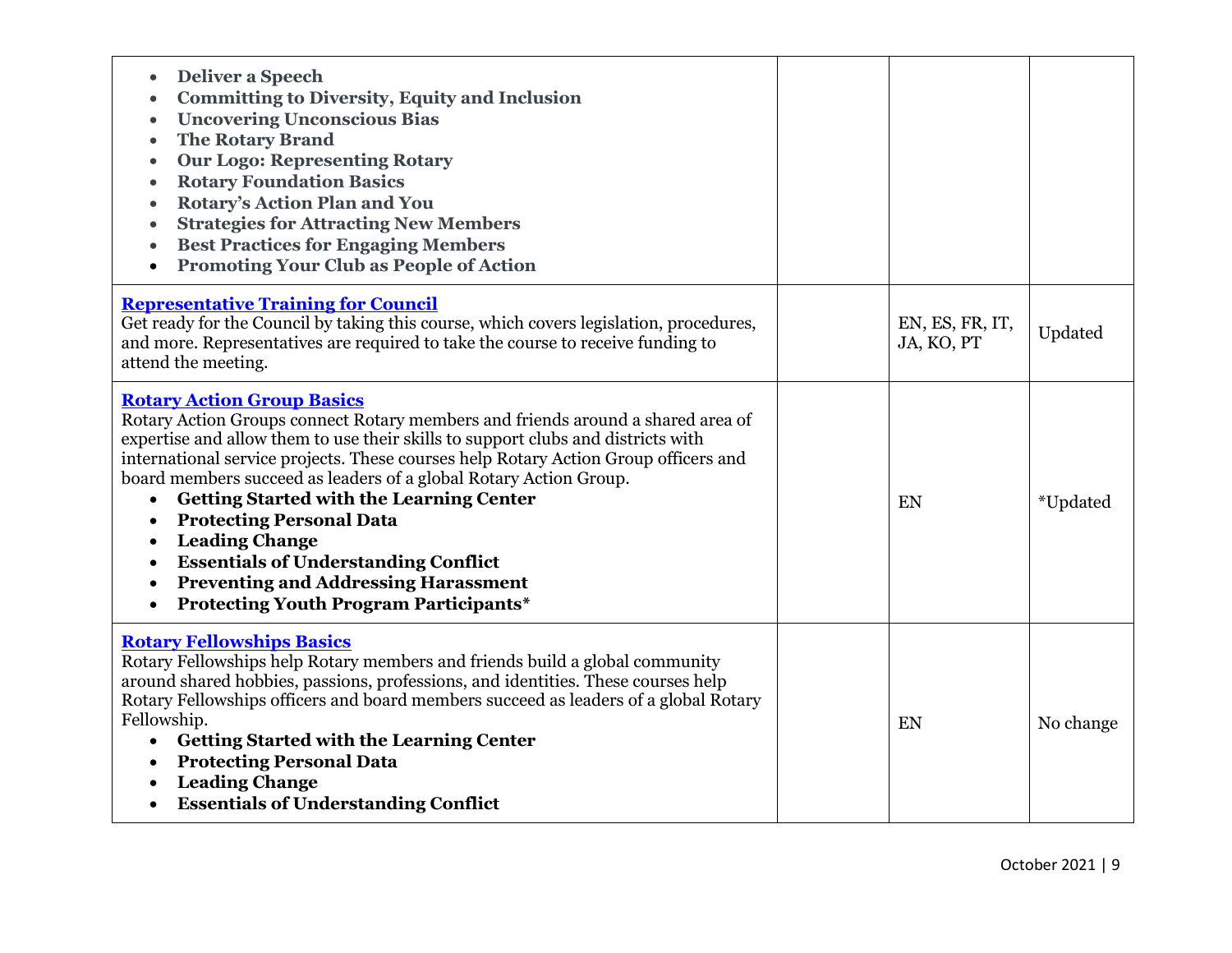| <b>Preventing and Addressing Harassment</b><br><b>Protecting Youth Program Participants</b>                                                                                                                                                                                                   |                                                 |           |
|-----------------------------------------------------------------------------------------------------------------------------------------------------------------------------------------------------------------------------------------------------------------------------------------------|-------------------------------------------------|-----------|
| <b>Rotary Peace Fellowship - The Role of the District</b><br>This course will help district leaders understand their role in the Rotary Peace<br>Fellowships, from recruiting and supporting candidates through the application and<br>endorsement process.                                   | EN                                              | No change |
| <b>Working With Your District Team</b><br>Whether you're a returning member of the district team or a new one, take this<br>course to learn what the district team does and how you can work together to support<br>clubs.                                                                    | EN, DE, ES,<br>FR, IT, JA, KO,<br>PT, SV, ZH    | No change |
| <b>Your District Events</b><br>This course is for district governors, assistant governors, district trainers, and district<br>training and conference committee members. Learn about the major events that<br>you'll organize and how working together can make those events more successful. | EN EN, DE, ES,<br>FR, IT, JA, KO,<br>PT, SV, ZH | No change |

| <b>FUNDRAISING</b>                                                                                                      | <b>AVAILABLE</b><br><b>FOR NON</b><br><b>MEMBERS</b> | <b>LANGUAGES</b>              | <b>STATUS</b> |
|-------------------------------------------------------------------------------------------------------------------------|------------------------------------------------------|-------------------------------|---------------|
| <b>Fundraising Basics</b><br>Learn best practices, techniques, and concepts to help you in your fundraising<br>efforts. |                                                      | EN, ES, FR, IT,<br>JA, KO, PT | No change     |

| <b>GENERAL</b>                                                                                                                                                                                                                                                                | <b>AVAILABLE</b><br><b>FOR NON</b><br><b>MEMBERS</b> | <b>LANGUAGES</b> | <b>STATUS</b> |
|-------------------------------------------------------------------------------------------------------------------------------------------------------------------------------------------------------------------------------------------------------------------------------|------------------------------------------------------|------------------|---------------|
| <b>All About Rotary Peace Fellowships</b><br>This course will provide a general program overview of the Rotary Peace Fellowship,<br>including information about the Rotary Peace Centers, qualification requirements,<br>eligibility restrictions, and the application cycle. |                                                      | EN               | Updated       |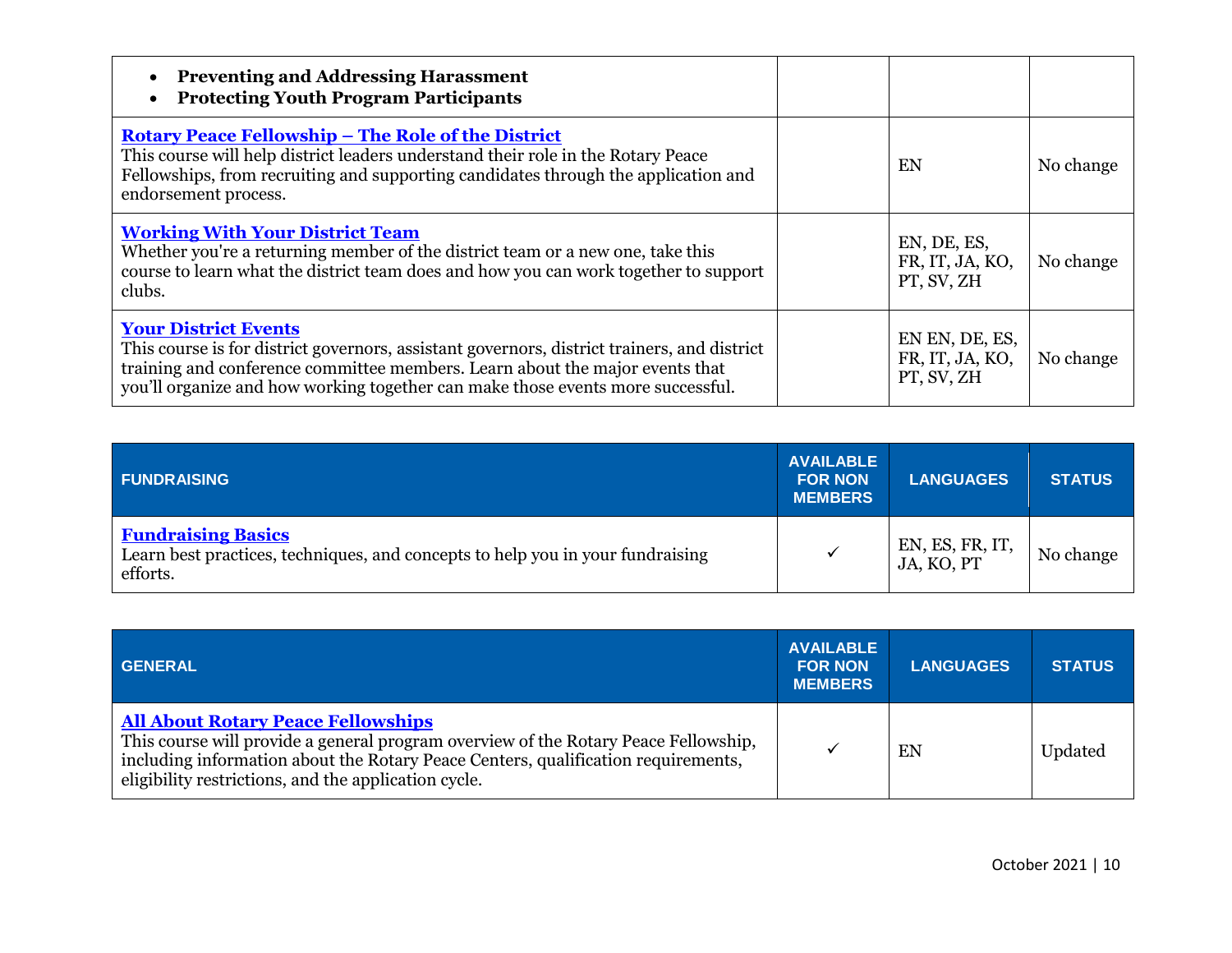| <b>Committing to Diversity, Equity, and Inclusion</b><br>Learn more about Rotary's DEI statement, what DEI means, and how you can put it<br>into practice to create positive experiences.                                                                                                | $\checkmark$ | EN, DE, ES, FR,<br>IT, JA, KO, PT            | No change |
|------------------------------------------------------------------------------------------------------------------------------------------------------------------------------------------------------------------------------------------------------------------------------------------|--------------|----------------------------------------------|-----------|
| <b>Engaging With the Peace Fellowship Program</b><br>This course will help district leaders understand their role in the Rotary Peace<br>Fellowships, from recruiting and supporting candidates through the application and<br>endorsement process.                                      |              | EN                                           | No change |
| <b>Getting Started with Learning Topics</b><br>Learn how to use the learning topics feature of the Learning Center. These social<br>learning features include the ability to add relevant documents and resources to<br>topics, the ability to ask questions, and create favorite lists. | $\checkmark$ | EN, ES, FR, PT,<br>JA, KO, DE, IT            | No change |
| <b>Getting Started with the Learning Center</b><br>Watch this video to make the most of the Learning Center.                                                                                                                                                                             | $\checkmark$ | EN, DE, ES, FR,<br>IT, JA, KO, PT            | No change |
| <b>How to Propose Enactments and Resolutions</b><br>Find out how to write and submit legislation to the Council on Legislation and<br>Council on Resolutions.                                                                                                                            |              | EN, ES, FR, IT,<br>JA, KO, PT                | No change |
| <b>Nominating an RI Director</b><br>Learn about the process of nominating the next director from your zone and how you<br>can help make the best choice.                                                                                                                                 |              | EN, KO, PT                                   | No change |
| <b>Preventing and Addressing Harassment</b><br>Take this course to learn how you can create a harassment-free environment in your<br>club.                                                                                                                                               | $\checkmark$ | EN, DE, ES, FR,<br>IT, KO, JA, PT,<br>SV, ZH | No change |
| <b>Protecting Personal Data</b><br>Learn how to identify and protect the personal data of Rotary participants.                                                                                                                                                                           |              | EN, DE, ES, FR,<br>IT, JA, KO, PT            | No change |
| <b>Protecting Youth Program Participants</b><br>This module will help you to apply and address youth policies in your club or district.                                                                                                                                                  | $\checkmark$ | EN, DE, ES, FR,<br>IT, JA, KO, PT            | No change |
| <b>Rotary Basics</b><br>The course was designed for new members, but it can also be a great refresher for<br>other members or even nonmembers who simply want to know what Rotary is all<br>about.                                                                                       | $\checkmark$ | EN, DE, ES, FR,<br>IT, JA, KO, PT            | No change |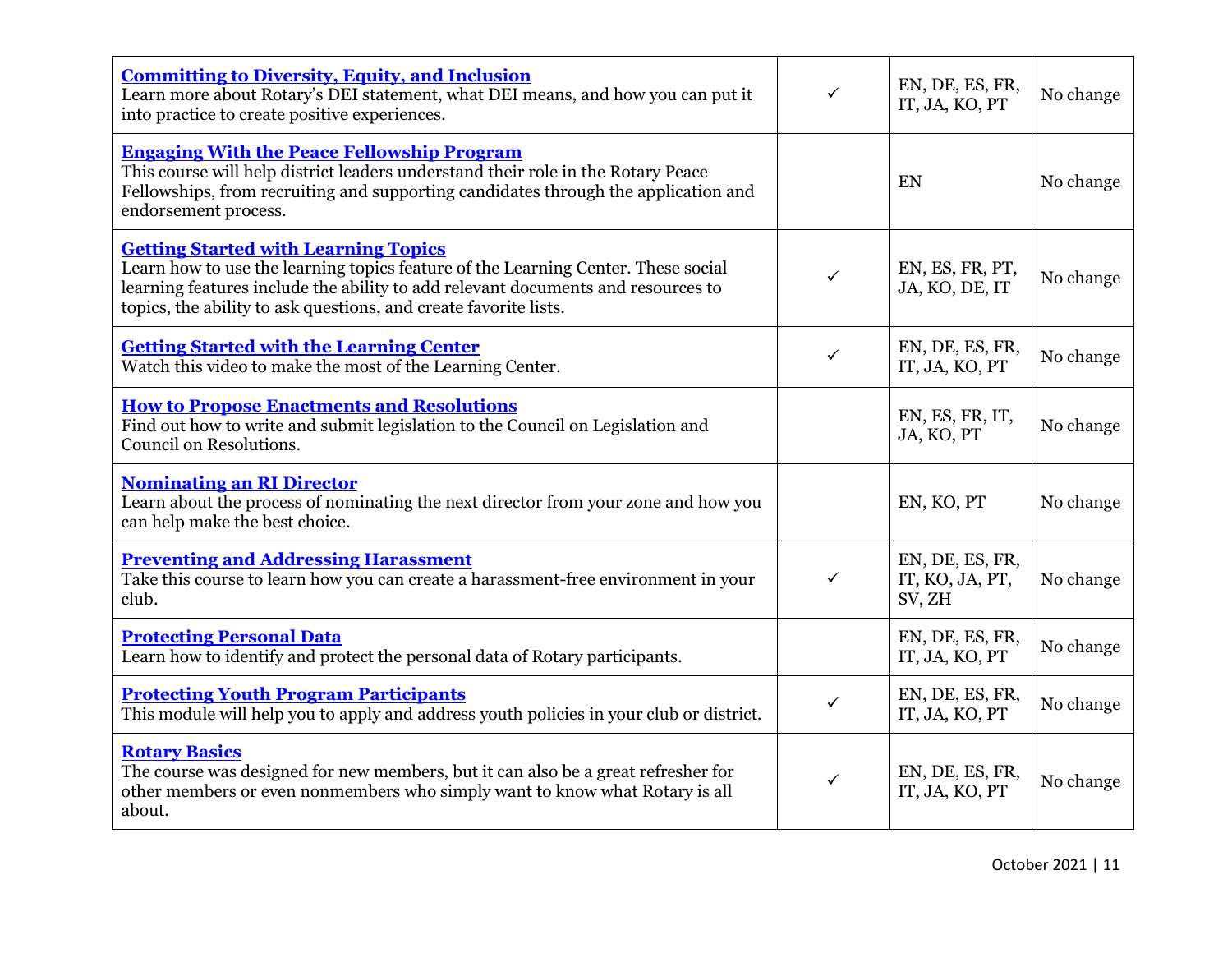| <b>Rotary Fellowships Basics</b><br>Rotary Fellowships help Rotary members and friends build a global community<br>around shared hobbies, passions, professions, and identities. These courses help<br>Rotary Fellowships officers and board members succeed as leaders of a global Rotary<br>Fellowship.<br>Getting Started With the Learning Center<br><b>Protecting Personal Data</b><br>Leading Change<br><b>Essentials of Understanding Conflict</b><br>Preventing and Addressing Harassment |   | EN                                           | No change |
|---------------------------------------------------------------------------------------------------------------------------------------------------------------------------------------------------------------------------------------------------------------------------------------------------------------------------------------------------------------------------------------------------------------------------------------------------------------------------------------------------|---|----------------------------------------------|-----------|
| <b>Rotary Foundation Basics</b><br>Take this course to learn more about The Rotary Foundation, its programs, grants,<br>and funds.                                                                                                                                                                                                                                                                                                                                                                |   | EN, DE, ES, FR,<br>IT, JA, KO, PT            | No change |
| <b>Rotary's Action Plan and You</b><br>Learn how Rotary's Action Plan can help your club increase its impact, expand its<br>reach, better engage its members, and keep adapting to a changing world.                                                                                                                                                                                                                                                                                              | ✓ | EN, DE, ES, FR,<br>IT, KO, JA, PT,<br>SV, ZH | No change |

| <b>MEMBERSHIP</b>                                                                                                                                                                                                                                                                                                                                           | <b>AVAILABLE</b><br><b>FOR NON</b><br><b>MEMBERS</b> | <b>LANGUAGES</b>              | <b>STATUS</b> |
|-------------------------------------------------------------------------------------------------------------------------------------------------------------------------------------------------------------------------------------------------------------------------------------------------------------------------------------------------------------|------------------------------------------------------|-------------------------------|---------------|
| <b>Best Practices for Engaging Members</b><br>Take this course to learn strategies for engaging people at all stages of membership.                                                                                                                                                                                                                         |                                                      | EN, ES, FR, IT,<br>JA, KO, PT | Updated       |
| <b>Building a Diverse Club</b><br>Take this course to learn how to diversify your club.                                                                                                                                                                                                                                                                     |                                                      | EN, ES, FR, IT,<br>JA, PT     | No change     |
| <b>Is Your Club Healthy?</b><br>Help your club stay valuable to your members and to your community by using<br>regular checkups to assess what's working and address what's not. This course helps<br>you identify opportunities for growth and sustainability, offers strategies to remedy<br>outdated practices, and advises you on how to manage change. |                                                      | EN, ES, FR, IT,<br>JA, PT     | No change     |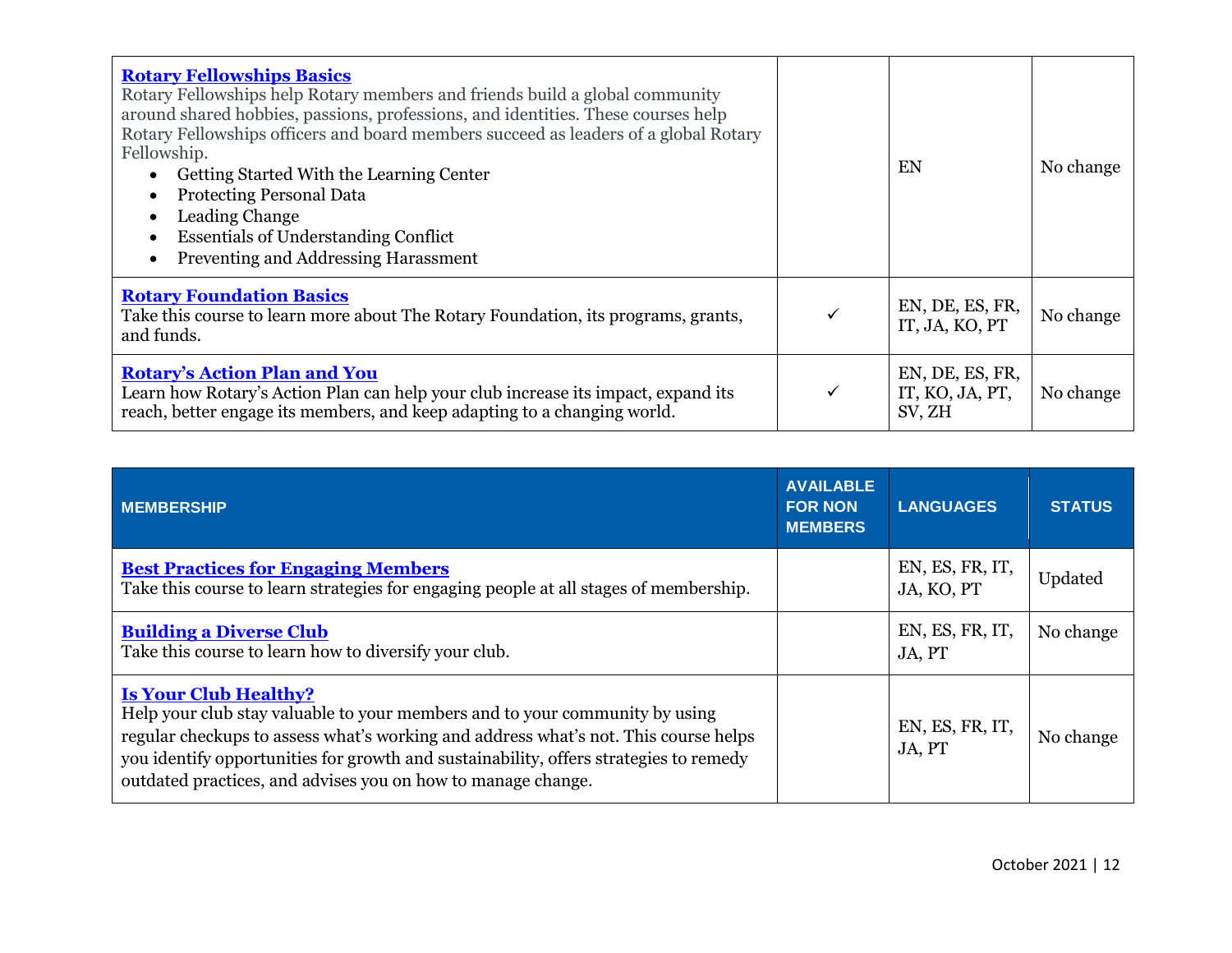| <b>Kick-start Your New Member Orientation</b><br>This course will help you understand the risk of neglecting new members and develop<br>a robust new member orientation program.                                                                                                                                |              | EN, ES, FR, IT,<br>JA, KO, PT                  | No change |
|-----------------------------------------------------------------------------------------------------------------------------------------------------------------------------------------------------------------------------------------------------------------------------------------------------------------|--------------|------------------------------------------------|-----------|
| <b>Nurturing New Clubs</b><br>New club supporters can learn their roles for helping new clubs achieve success. This<br>course provides best practices for guiding new clubs during their formative years.                                                                                                       |              | EN, DE, ES,<br>FR, IT, JA, KO,<br>PT, SV       | No change |
| <b>Online Membership Leads</b><br>This course will help you learn how membership leads work, how to use them to get<br>new members, and how to offer candidates a positive experience with Rotary.                                                                                                              |              | EN, ES, FR, IT,<br>JA, PT, SV                  | No change |
| <b>Practicing Flexibility and Innovation</b><br>Learn ways your club can better accommodate members and prospective members<br>with flexible and innovative solutions                                                                                                                                           |              | EN, ES, FR, IT,<br>JA, KO, PT                  | No change |
| <b>Starting a Club</b><br>Learn about the process of starting a Rotary, Rotaract, or satellite club; get tips for<br>talking to prospective members; and find out how you can maximize your new club's<br>success. This course is for both Rotary and Rotaract members and those who want to<br>become members. | $\checkmark$ | EN, DE, ES, FR<br>IT, JA, KO, PT,<br><b>SV</b> | No change |
| <b>Strategies for Attracting New Members</b><br>Learn how to improve the club experience to make it attractive to visitors.                                                                                                                                                                                     |              | EN, ES, FR, IT,<br>JA, KO, PT                  | No change |
| <b>Your Membership Plan</b><br>Create a step-by-step plan to strengthen your club and keep it vibrant and relevant to<br>your community.                                                                                                                                                                        |              | EN, ES, FR, IT,<br>JA, PT                      | No change |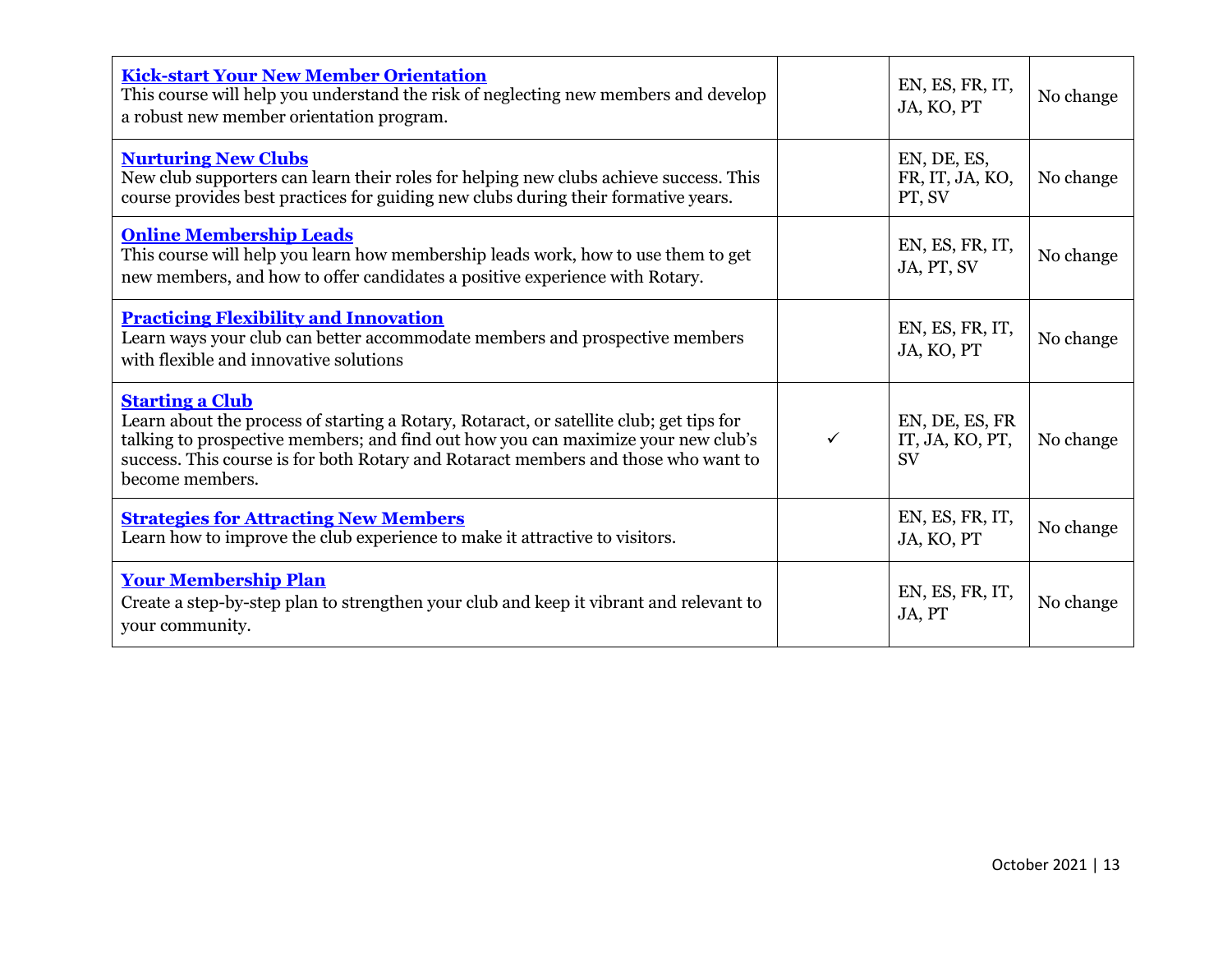| PROFESSIONAL DEVELOPMENT                                                                                                                                                                                                                                                                                                                                 | <b>AVAILABLE</b><br><b>FOR NON</b><br><b>MEMBERS</b> | <b>LANGUAGES</b>                         | <b>STATUS</b> |
|----------------------------------------------------------------------------------------------------------------------------------------------------------------------------------------------------------------------------------------------------------------------------------------------------------------------------------------------------------|------------------------------------------------------|------------------------------------------|---------------|
| <b>Building a Welcoming Community for People With Disabilities</b><br>To build truly inclusive organizations, we need to offer products and experiences that<br>can be used by the widest range of people, regardless of ability. Because exclusion can<br>happen at any time, depending on the specific set of circumstances.                           |                                                      | EN                                       | No change     |
| <b>Building Consensus</b><br>This Toastmasters course focuses on developing the skills needed to demonstrate<br>effective, inclusive leadership. The topics advanced in this course include creating an<br>inclusive environment, listening skills, and decision making.                                                                                 |                                                      | EN, DE, ES,<br>FR, IT, JA,<br>KO, PT, ZH | No change     |
| <b>Building Strong Intergenerational Relationships</b><br>Generational diversity is one of Rotary's competitive advantages. Few organizations<br>span generations and build personal connections the way we do. Yet we also can find<br>ourselves segmented by age groups and unable or unwilling to challenge our biases<br>about people of other ages. |                                                      | EN                                       | No change     |
| <b>Collaboration</b><br>This Toastmasters course focuses on understanding and developing leadership and<br>collaboration skills. The topics introduced in this course will cover building trust,<br>increasing empathy, and recognizing the strengths of others.                                                                                         |                                                      | EN, DE, ES,<br>FR, IT, JA,<br>KO, PT, ZH | No change     |
| <b>Deliver a Speech</b><br>This Toastmasters course focuses on the basics of delivering a speech. The content<br>focuses specifically on the use of body language and the effective use of vocal variety.                                                                                                                                                |                                                      | EN, DE, ES,<br>FR, IT, JA,<br>KO, PT, ZH | No change     |
| Design an Inclusive Plan for Your Organization<br>This interactive framework can be used to facilitate a discussion about the diversity of<br>your clubs and organizations— any actions should extend to all activities and have<br>measurable results.                                                                                                  |                                                      | EN                                       | No change     |
| <b>Develop a Speech</b><br>This Toastmasters course focuses on developing speech content possible based on<br>topic, audience, and goal. It outlines how to prepare and organize a speech so that a<br>member can focus on delivery rather than what to say next.                                                                                        |                                                      | EN, DE, ES,<br>FR, IT, JA,<br>KO, PT, ZH | No change     |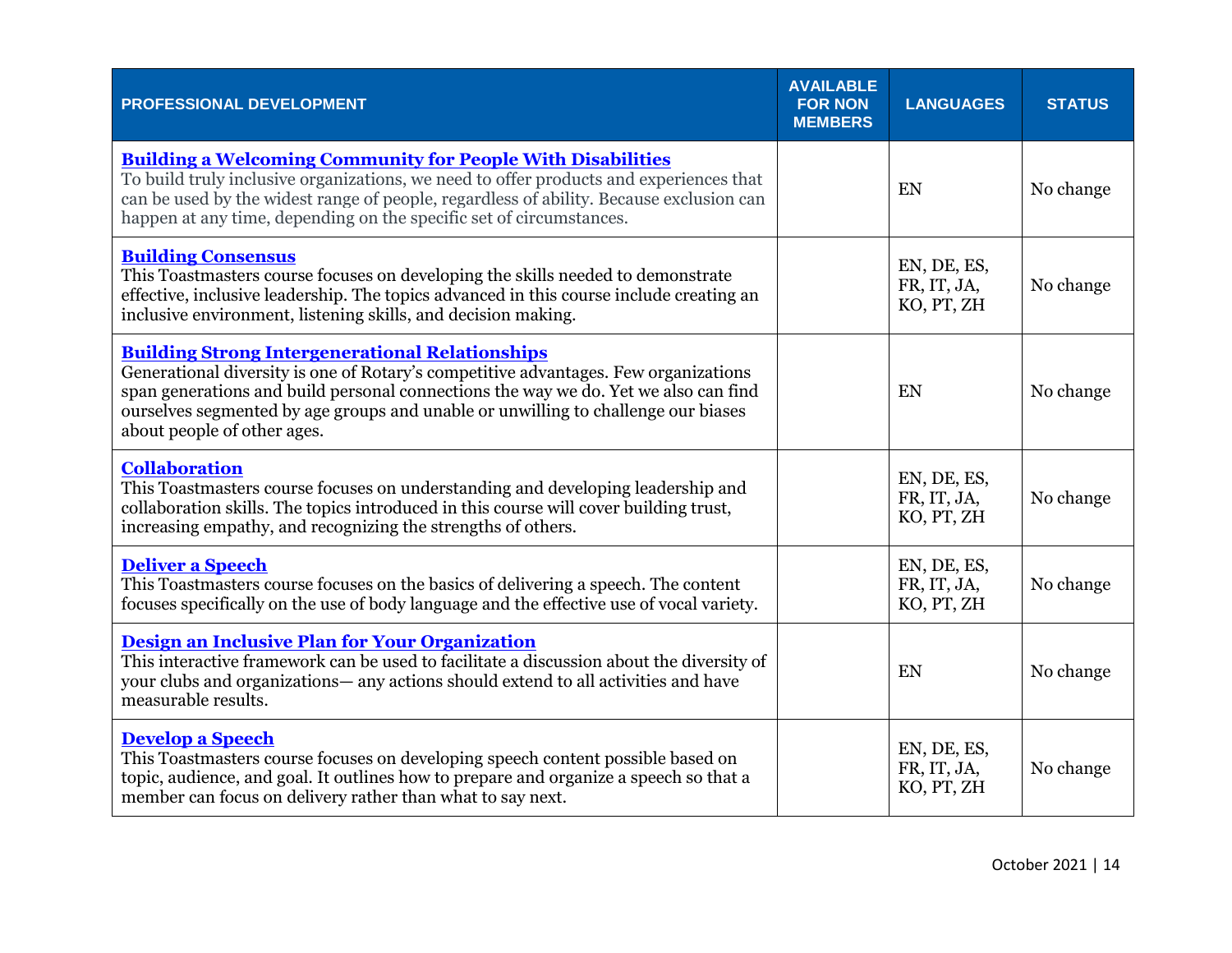| <b>Essentials of Understanding Conflict</b><br>In this course, you will learn the essentials of how to understand, manage, and<br>resolve conflict.                                                                                                                                                                                   | ✓            | EN, DE, ES,<br>FR, IT, PT                | No change |
|---------------------------------------------------------------------------------------------------------------------------------------------------------------------------------------------------------------------------------------------------------------------------------------------------------------------------------------|--------------|------------------------------------------|-----------|
| <b>Hybrid Meetings</b><br>2020-21 RI President Holger Knaack introduces a tutorial hosted by Jim Margraff of<br>the Rotary Club of Lamorinda Sunrise, California, USA, and The Global Impact<br>Group on how to conduct a club meeting with in-person and virtual attendance.                                                         |              | EN, DE, ES,<br>FR, IT, JA,<br>KO, PT, ZH | No change |
| <b>Inspirational Speech</b><br>This Toastmasters course focuses on recognizing how to engage, persuade, or inspire<br>an audience. The content focuses on the specific knowledge needed to succeed in<br>persuasive speaking and motivational speaking.                                                                               |              | EN, DE, ES,<br>FR, IT, JA,<br>KO, PT, ZH | No change |
| <b>Interpersonal Communication and Networking</b><br>This Toastmasters course focuses on building and maintaining professional<br>relationships and networks. The topics introduced in this project include creating<br>beneficial relationships, maintaining and building a network, and recognizing the<br>point of view of others. |              | EN, DE, ES,<br>FR, IT, JA,<br>KO, PT, ZH | No change |
| <b>Leadership Basics</b><br>This Toastmasters course focuses on fundamental leadership skills. The specific goals<br>of the course are to introduce the ideas of motivating others, leadership integrity, and<br>team inclusiveness.                                                                                                  |              | EN, DE, ES,<br>FR, IT, JA,<br>KO, PT, ZH | No change |
| <b>Leading a Team</b><br>This Toastmasters course focus on leading a small team. The topics introduced in this<br>course will cover creating a positive environment, goal setting, and delegation.                                                                                                                                    |              | EN, DE, ES,<br>FR, IT, JA,<br>KO, PT, ZH | No change |
| <b>Leading Change</b><br>Learn the basics of how to manage change, including how to succeed in leading it,<br>how to assess people's readiness to make changes, how to plan for change, and how to<br>respond to any resistance.                                                                                                      | $\checkmark$ | EN, DE, ES,<br>FR, IT, JA,<br>KO, PT, ZH | No change |
| <b>Mentoring Basics</b><br>In this course you will learn the role, responsibilities and benefits of being a mentor<br>to an adult professional.                                                                                                                                                                                       | $\checkmark$ | EN, DE, ES,<br>FR, IT, JA,<br>KO, PT     | No change |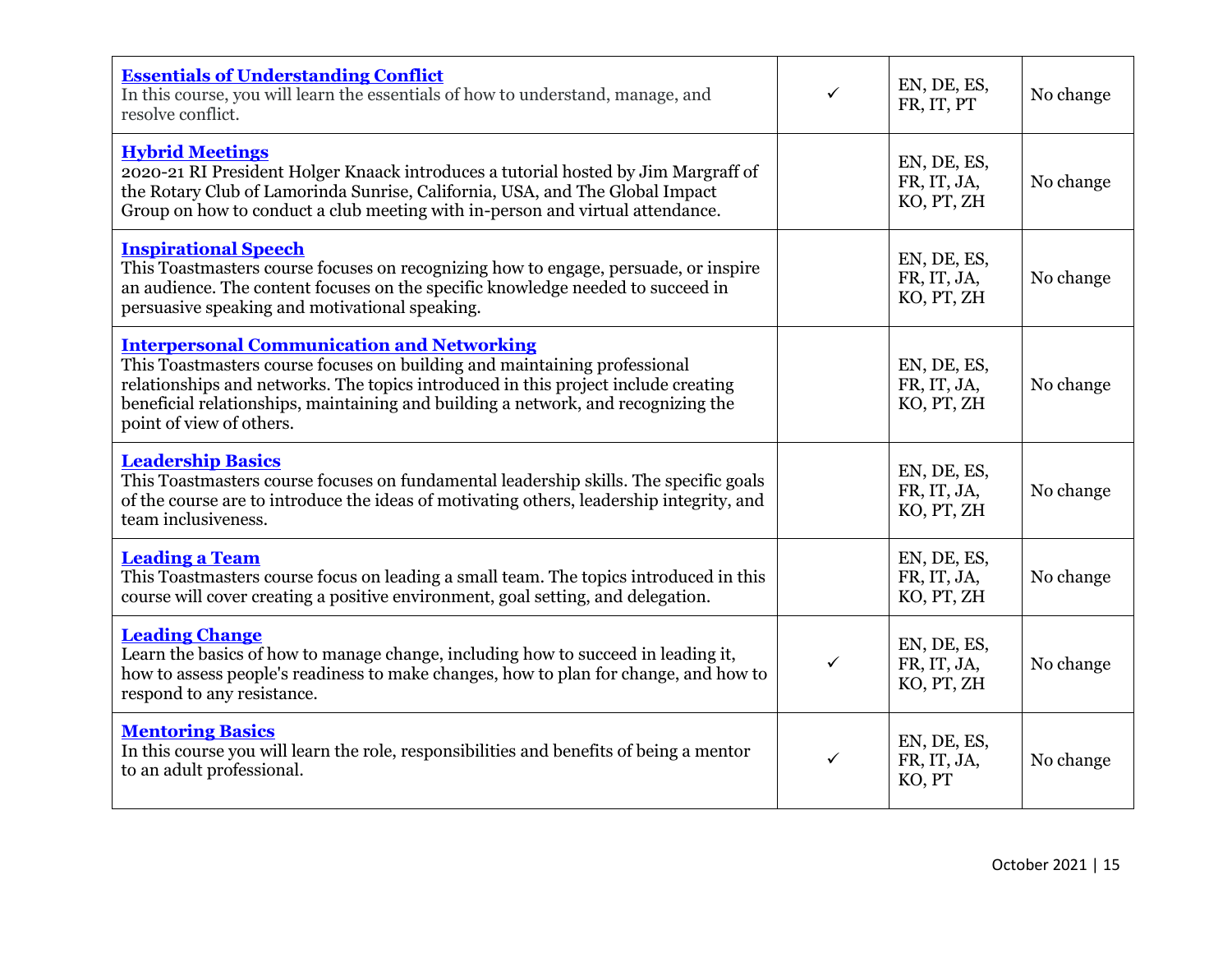| <b>Resiliency</b><br>These courses are for members interested in resiliency and peacebuilding. These<br>courses were originally designed for Rotary Peace Fellows and have been adjusted for<br>members.<br><b>Resiliency</b><br><b>Safety and Security</b><br><b>Dealing With Trauma</b><br><b>Self-care</b>                                                                                                                                                                                                         | EN                                       | No change |
|-----------------------------------------------------------------------------------------------------------------------------------------------------------------------------------------------------------------------------------------------------------------------------------------------------------------------------------------------------------------------------------------------------------------------------------------------------------------------------------------------------------------------|------------------------------------------|-----------|
| <b>The Power of Connection With Diverse Communities</b><br>The RI Board of Directors challenges us to ensure that underrepresented groups have<br>greater opportunity to participate in Rotary as members and leaders, regardless of a<br>person's age, ethnicity, race, color, abilities, religion, socioeconomic status, culture,<br>sex, sexual orientation, and gender identity. Building authentic and lasting<br>connections with diverse communities is critical to demonstrating that we mean what<br>we say. | EN                                       | No change |
| <b>Toastmasters: Getting Started</b><br>Learn more about the courses that Rotary is offering members through the<br><b>Toastmasters Alliance.</b>                                                                                                                                                                                                                                                                                                                                                                     | EN, DE, ES,<br>FR, IT, JA,<br>KO, PT, ZH | No change |
| <b>Uncovering Unconscious Bias</b><br>All of us have unconscious biases that affect our decisions and interactions.<br>Uncovering these biases and learning how to counteract them can help us create<br>more inclusive communities and avoid unintentionally harming others.                                                                                                                                                                                                                                         | EN, ES, FR,<br>IT, JA, PT, ZH            | No change |

| <b>PUBLIC IMAGE</b>                                                                                                                                                                                           | <b>AVAILABLE</b><br><b>FOR NON</b><br><b>MEMBERS</b> | <b>LANGUAGES</b>                             | <b>STATUS</b> |
|---------------------------------------------------------------------------------------------------------------------------------------------------------------------------------------------------------------|------------------------------------------------------|----------------------------------------------|---------------|
| <b>Building Rotary's Public Image</b><br>Explore the importance of Rotary's public image and your role in not just raising<br>awareness of Rotary but also helping people actually understand us.             |                                                      | EN, DE, ES, FR,<br>IT, JA, KO, PT,<br>ZH     | No change     |
| <b>Our Logo: Representing Rotary</b><br>Learn how to customize your logo so you can link your Rotary, Rotaract, or Interact<br>club, or your district or zone, to the good that Rotary does around the world. |                                                      | EN, DE, ES, FR,<br>IT, JA, KO, PT,<br>SV, ZH | No change     |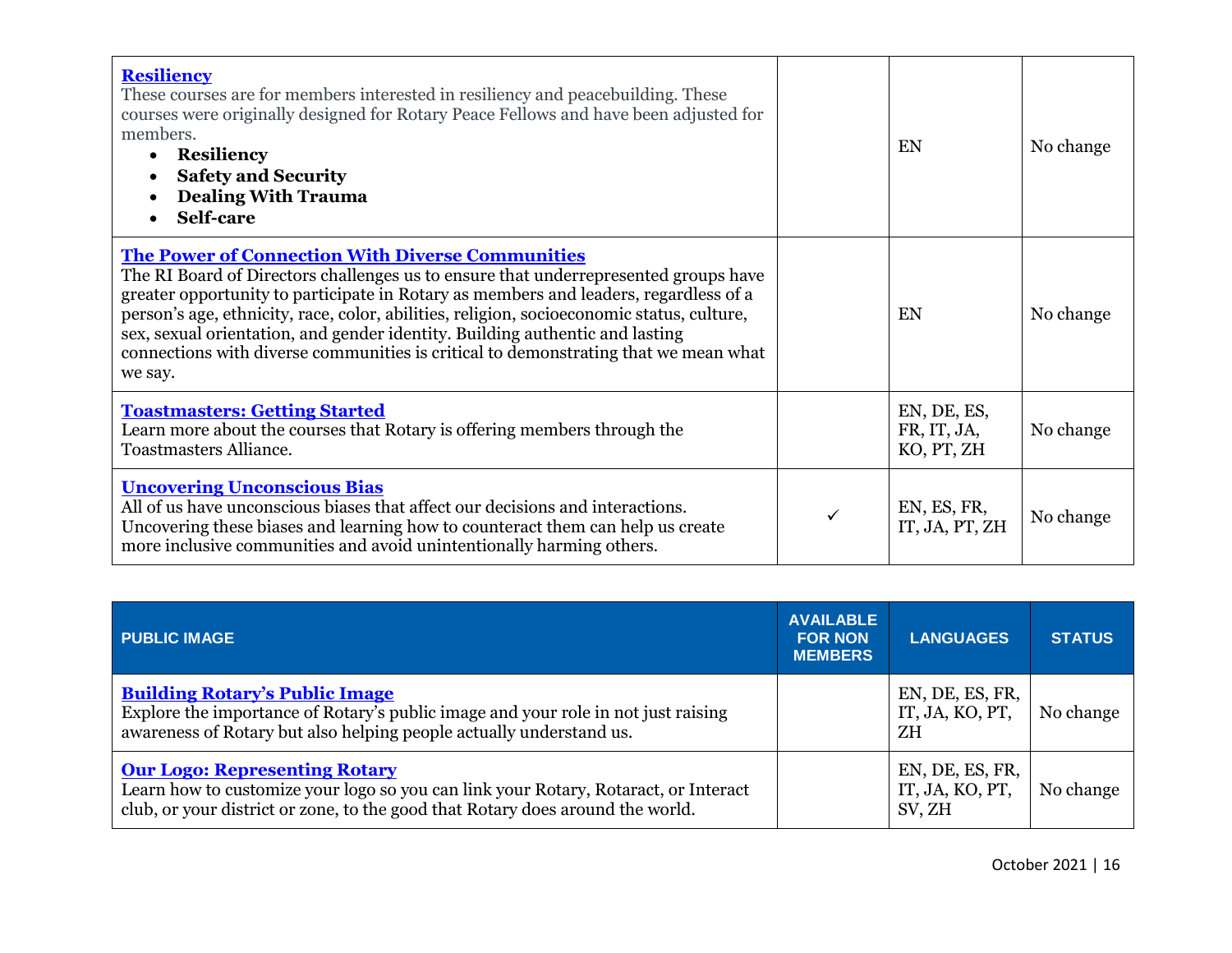| <b>Promoting Your Club as People of Action</b><br>Learn how to present your club members as people of action, which helps build<br>awareness of Rotary and the impact you make. You'll learn how to tell a compelling<br>people of action story, create powerful visuals, and use the public image materials to<br>show how your club is taking action to make the world a better place. |   | EN, DE, ES, FR,<br>IT, JA, KO, PT,<br>ΖH | No change |
|------------------------------------------------------------------------------------------------------------------------------------------------------------------------------------------------------------------------------------------------------------------------------------------------------------------------------------------------------------------------------------------|---|------------------------------------------|-----------|
| <b>Public Relations and Your Club</b><br>Learn strategies for getting your club noticed, increasing awareness of its projects and<br>initiatives, and publicizing its impact.                                                                                                                                                                                                            |   | EN                                       | No change |
| <b>The Rotary Brand</b><br>This course will help you understand Rotary's brand; the benefits of a consistent,<br>recognizable brand; and how you can strengthen Rotary by being a brand champion.                                                                                                                                                                                        | ✓ | EN, DE, ES, FR,<br>IT, JA, KO, PT,<br>ZΗ | No change |

| <b>SCHOLAR AND SERVICE</b>                                                                                                                                                                                                                                                                                                                                                                                                                                                                                                                                                                                                                                                                                                         | <b>AVAILABLE</b><br><b>FOR NON</b><br><b>MEMBERS</b> | <b>LANGUAGES</b> | <b>STATUS</b> |
|------------------------------------------------------------------------------------------------------------------------------------------------------------------------------------------------------------------------------------------------------------------------------------------------------------------------------------------------------------------------------------------------------------------------------------------------------------------------------------------------------------------------------------------------------------------------------------------------------------------------------------------------------------------------------------------------------------------------------------|------------------------------------------------------|------------------|---------------|
| <b>Cadre Adviser Basics</b><br>The Rotary Foundation Cadre of Technical Advisers provides expertise to Rotarians<br>who are planning or implementing Rotary grant projects. These courses show Cadre<br>advisers how to complete useful community assessments, plan sustainable projects,<br>audit them, and evaluate their impact.<br><b>Grant Management Overview</b><br><b>Planning for Sustainable Impact</b><br><b>Conducting a Community Assessment</b><br><b>Project Planning</b><br><b>Scholarships</b><br><b>Roles and Responsibilities</b><br><b>Financial Management</b><br><b>Reporting</b><br><b>Protecting Youth Program Participants*</b><br><b>Club Qualification</b><br><b>Advising Planners of Rotary Grants</b> |                                                      | EN, ES, FR, PT   | *Updated      |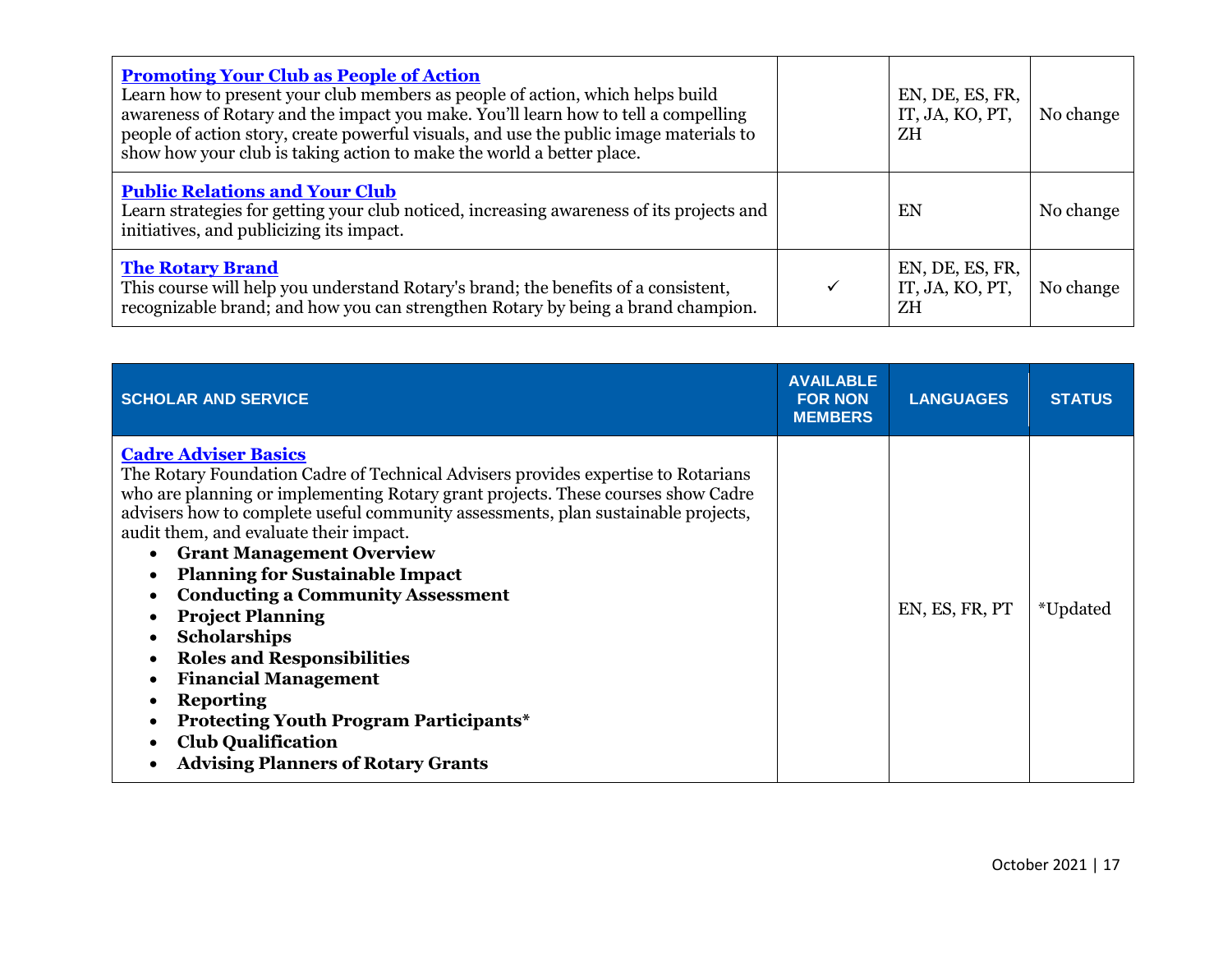| <b>Grant Management Recertification 2021-22</b><br>Interested in applying for a global grant and you have already completed the nine<br>course series Grant Management Seminar? This course can serve as part of the<br>required training on grants in order to qualify your club to apply for global grants.<br>Check with your district on their specific requirements around training.                                                                                                                                                                                                                               |              | EN, DE, ES,<br>FR, IT, JA, KO,<br>PT, SV, ZH | No change |
|-------------------------------------------------------------------------------------------------------------------------------------------------------------------------------------------------------------------------------------------------------------------------------------------------------------------------------------------------------------------------------------------------------------------------------------------------------------------------------------------------------------------------------------------------------------------------------------------------------------------------|--------------|----------------------------------------------|-----------|
| <b>Grant Management Seminar</b><br>These courses will look at a grant from start to finish. It's best to take these courses<br>before you start thinking about the type of global grant activity you want to do.<br><b>Grant Management Overview</b><br><b>Planning for Sustainability</b><br>$\bullet$<br><b>Conducting a Community Assessment</b><br>$\bullet$<br><b>Project Planning</b><br>$\bullet$<br><b>Scholarships</b><br>$\bullet$<br><b>Roles and Responsibilities</b><br><b>Financial Management</b><br>٠<br><b>Reporting</b><br><b>Protecting Youth Program Participants</b><br><b>Club Qualification*</b> | $\checkmark$ | EN, DE, ES,<br>FR, IT, JA, KO,<br>PT, SV, ZH | No change |
| <b>Increase Your Impact</b><br>Learn from experts how to increase the impact of your local and international service<br>projects by implementing successful activities on a larger scale and designing<br>programs that achieve results.<br><b>Scaling Impact for Transformative Change</b><br><b>What is a Theory of Change?</b><br><b>Using a Theory of Change</b><br>$\bullet$                                                                                                                                                                                                                                       |              | EN                                           | No change |
| <b>Orientation for Scholars and Vocational Training Teams</b><br>If you're a Rotary Scholar or vocational training team member this course will<br>prepare you for your experience abroad and your return home.                                                                                                                                                                                                                                                                                                                                                                                                         | $\checkmark$ | EN, ES, FR, IT,<br>JA, KO, PT                | No change |
| <b>Rotary's Areas of Focus</b><br>Learn more about Rotary's Areas of Focus and how they inform and support the<br>service done by Rotarians worldwide.                                                                                                                                                                                                                                                                                                                                                                                                                                                                  | $\checkmark$ | EN                                           | Updated   |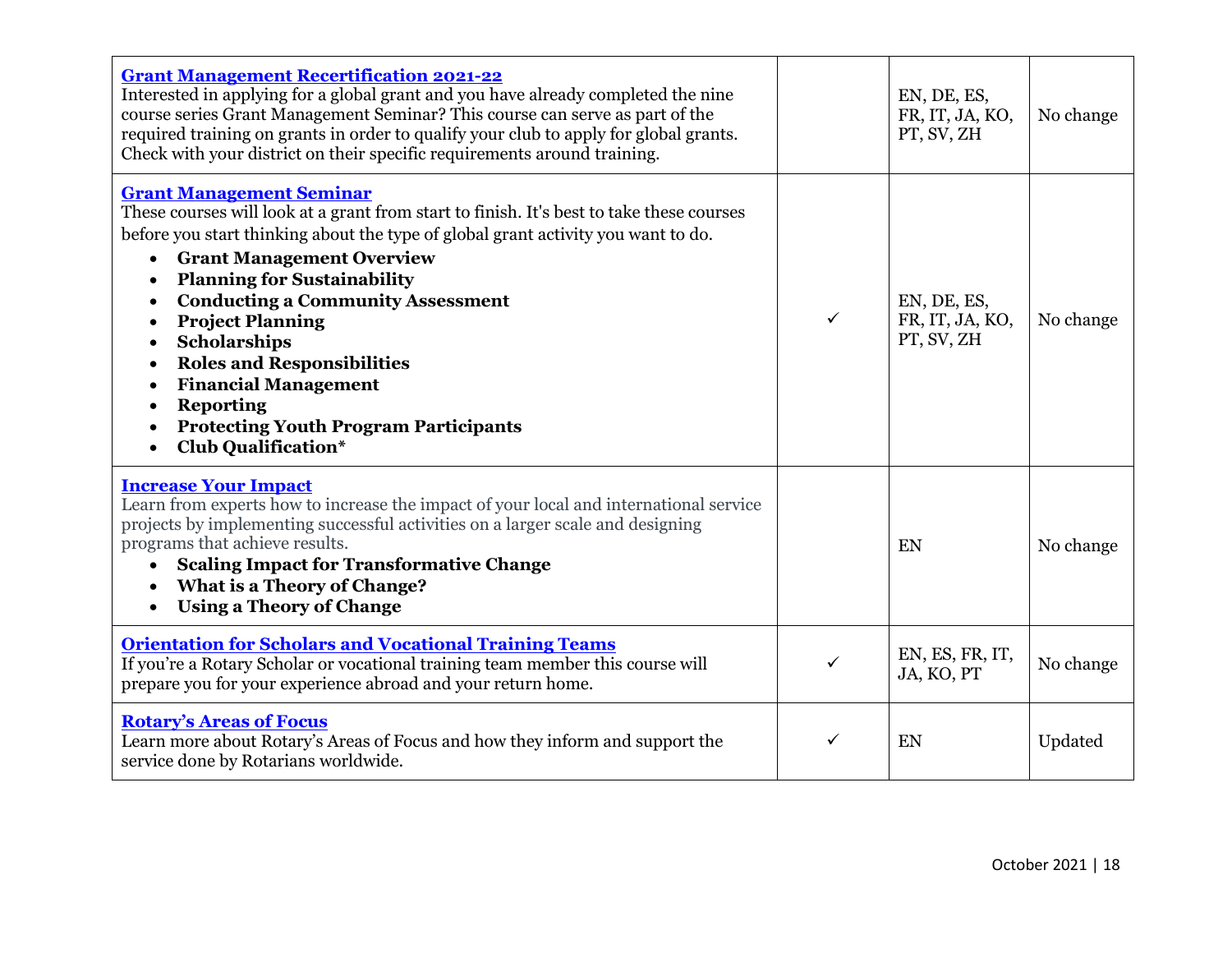| <b>Service Learning for Advisers</b><br>Service-learning combines community service with learning objectives that empower<br>young people to develop real-world leadership skills. These courses will introduce you<br>to service-learning and teach you how it can be used to successfully empower<br>participants. These courses are best completed before you begin supporting<br>participants through service-learning.<br><b>Getting Started: Service-Learning for Advisers</b><br><b>Supporting Participants: Service-Learning for Advisers</b><br><b>Youth Guide for Service-Learning</b><br><b>Protecting Youth Program Participants</b> | EN, DE, ES,<br>FR, IT, JA, KO,<br>PT, ZH | No change |
|--------------------------------------------------------------------------------------------------------------------------------------------------------------------------------------------------------------------------------------------------------------------------------------------------------------------------------------------------------------------------------------------------------------------------------------------------------------------------------------------------------------------------------------------------------------------------------------------------------------------------------------------------|------------------------------------------|-----------|
| <b>Youth Guide to Service Learning</b><br>This course is for youth participants. Find out how to make an impact through<br>service-learning, which combines community service with learning objectives that<br>empower young people to develop real-world leadership skills.                                                                                                                                                                                                                                                                                                                                                                     | EN, DE, ES,<br>FR, IT, JA, KO,<br>PT, ZH | No change |

| <b>TRAINING</b>                                                                                                                                                                                                                                                                                                   | <b>AVAILABLE</b><br><b>FOR NON</b><br><b>MEMBERS</b> | <b>LANGUAGES</b>                         | <b>STATUS</b> |
|-------------------------------------------------------------------------------------------------------------------------------------------------------------------------------------------------------------------------------------------------------------------------------------------------------------------|------------------------------------------------------|------------------------------------------|---------------|
| <b>An Introduction to Adult Learning</b><br>Learn the fundamental theories of adult learning and use these in your training<br>delivery to enhance your participants' learning experience.                                                                                                                        | $\checkmark$                                         | EN, DE, ES, FR,<br>IT, JA, KO, PT        | No change     |
| <b>Becoming an Effective Facilitator</b><br>Learn about the value of facilitation and how effective facilitators can guide people to<br>achieve their goals.                                                                                                                                                      | $\checkmark$                                         | EN, DE, ES, FR,<br>IT, JA, KO, PT        | No change     |
| <b>Conducting Training Online</b><br>In today's world, our colleagues, project partners, and program participants may be<br>spread around the world. Offering training online can bridge these physical distances,<br>accommodate busy schedules, and create more inclusive, accessible learning<br>environments. | $\checkmark$                                         | EN, DE, ES, FR,<br>IT, JA, KO, PT,<br>ZΗ | No change     |